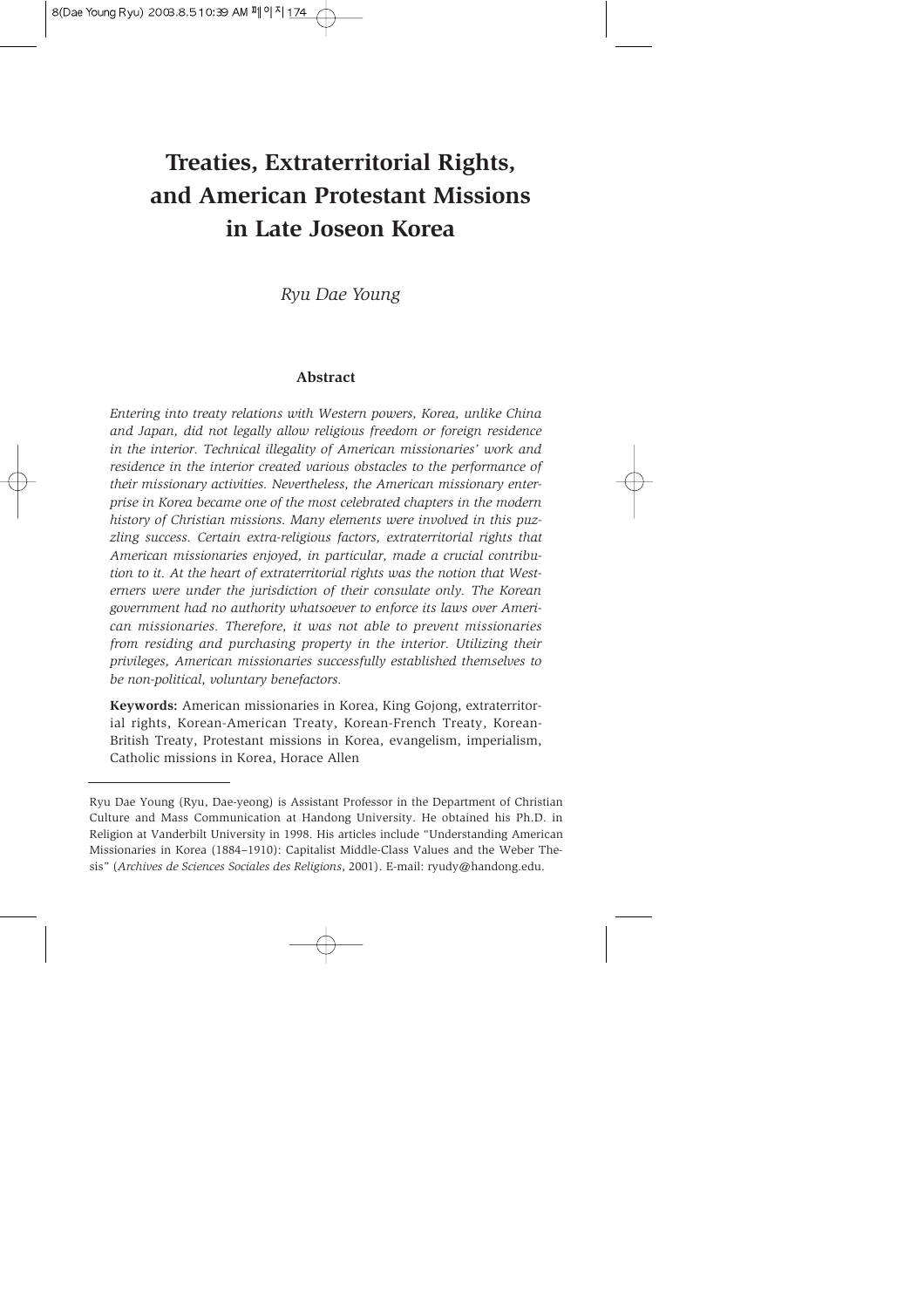Korea was a mission field dominated by American missionaries. Among the Western powers, the United States took the initiative to force Korea to sign a treaty in 1882, and thus American missionaries were the first to come and established themselves as an influential foreign element.<sup>1</sup> However, Korea, unlike China and Japan, did not legally allow religious freedom or foreign residence in the interior. The effects of this seclusion policy lingered and American missionaries and their Korean adherents faced various obstacles to the performance of their religious activities. Nevertheless, the American missionary enterprise in Korea became one of the most celebrated chapters in the modern history of Christian missions. How this success was attained in a legally anti-Christian kingdom is quite puzzling. Many elements were involved in it. This essay will attempt to examine some of the extra-religious factors conducive to this success, with a focus on the treaties and extraterritorial rights that American missionaries enjoyed.

## **Treaties and the Freedom of Missionary Work**

King Gojong began to establish diplomatic relations with countries other than China. The exact reasoning behind his decision to overturn his father, the former regent Daewongun, and his vehement anti-Christian and anti-Western policies is not altogether clear.<sup>2</sup> Per-

<sup>1.</sup> On the relationship between America's Korea policy and mission work, see Ryu Dae Young, "An Odd Relationship: The State Department, Its Representatives, and American Protestant Missionaries in Korea, 1882-1905," The Journal of American-East Asian Relations 6.4 (winter 1997): pp. 261-288.

<sup>2.</sup> For various views on this, see Yi Gwang-rin, Gaehwadang yeongu (Seoul: Illchokak Publishing Co., 1996), pp. 17, 98, 215; Gaehwagi-ui inmul (Seoul: Yonsei University Press, 1993), pp. 46, 67-68; "Progressive Views on Protestantism (II)," Korea Journal (March 1976): pp. 29-30; Andrew C. Nahm, "Kim Ok-kyun and the Reform Movement of the Progressives," Korea Journal (December 1984): p. 43; Key-Hiuk Kim, The Last Phase of the East Asian World Order: Korea, Japan, and the Chinese Empire, 1860–1882 (Berkeley: University of California Press, 1980), pp. 289-300; Martina Deuchler, Confucian Gentlemen and Barbarian Envoys: The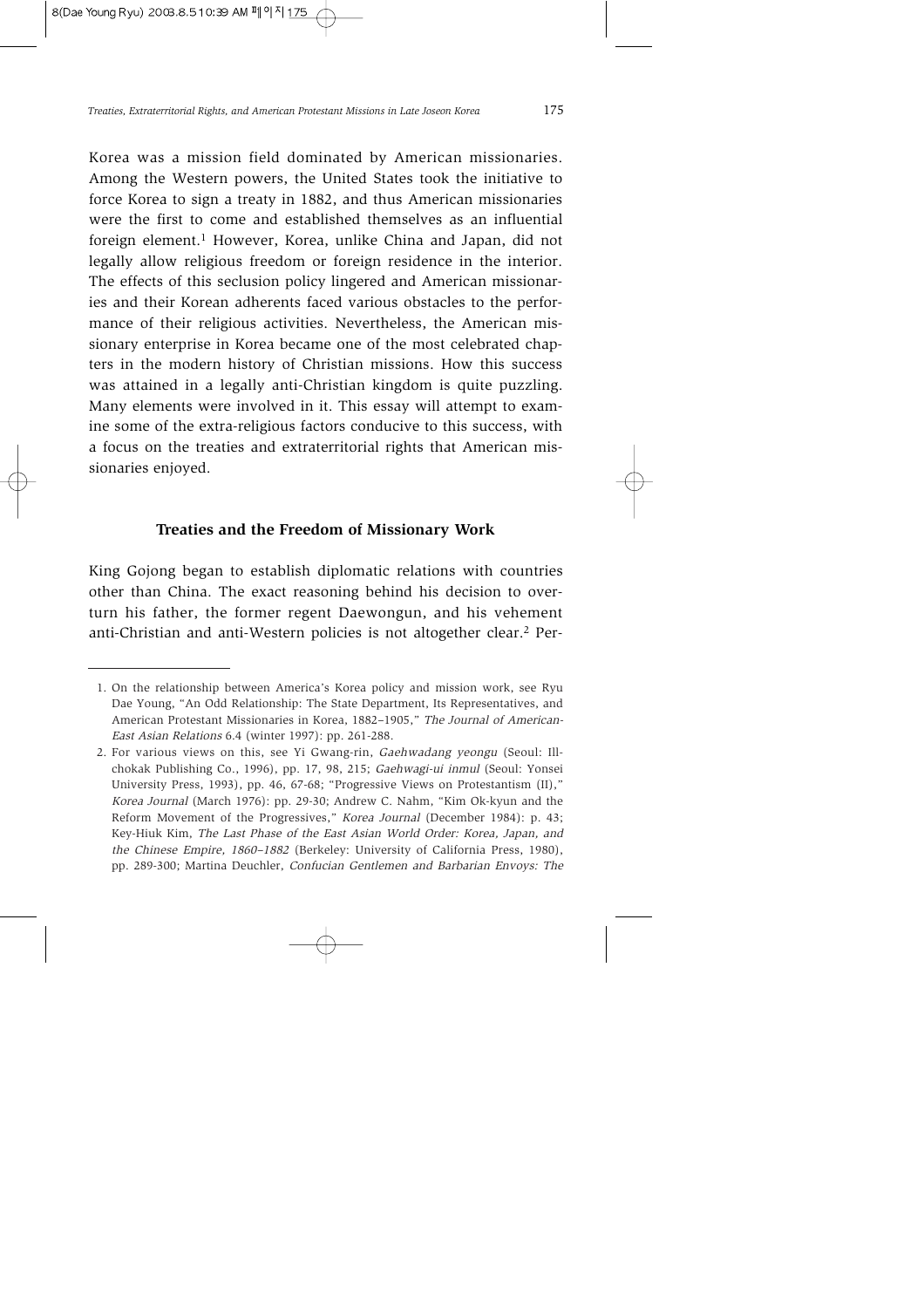haps Gojong was simply one of Korea's growing young leaders who had become disillusioned by the devastating effects of the seclusion policy. By the time Gojong assumed actual control of his kingly office in 1873, these young minds must have come to the conclusion that the opening of the nation to international trade and diplomacy was not only necessary, but also inevitable.

Gojong's court began making treaties first with Japan in 1876 and then with the United States and other Western powers. Gojong was, in a sense, a moderate reformer who typically maintained a double standard regarding the West's material and spiritual elements. Without emulating the strength of the Western powers, he thought Korea would be unable to prevent their contempt for, and covetousness for Korea's resources and land. The position of King Gojong and his reform-minded ministers is most eloquently expressed in his decree issued in August (lunar calendar) 1882, shortly after the signing of the Korean-American Treaty. The opening of the nation to the West triggered a great deal of uneasiness among the Korean populace. Conventional Confucianists clamored with anti-Western polemics. The royal decree was intended to calm these people down. At the heart of anti-Western sentiment was the fear that the opening of the country to the West would inevitably lead to the introduction of Christianity. Some Koreans, the royal proclamation admitted, feared that once entering Korea, foreign nations would "contaminate us with their depraved religions":

But as regards entering into treaty relations, of course we shall enter into them, and as regards prohibiting the foreign religion, of course we can prohibit it, and in establishing treaties of amity and commerce, we shall do so in accordance with the principles of

Opening of Korea, 1875–1885 (Seattle: University of Washington Press, 1977), pp. 88-89, 114-120; Robert R. Swartout, Jr., Mandarins, Gunboats, and Power Politics: Owen Nickerson Denny and the International Rivalries in Korea (Honolulu: University of Hawaii Press, 1980), ch. 2; Dalchoong Kim, "Korea's Quest for Reform and Diplomacy in the 1880's: With Special Reference to Chinese Intervention and Control" (Ph.D. diss., Fletcher School of Law and Diplomacy, 1972).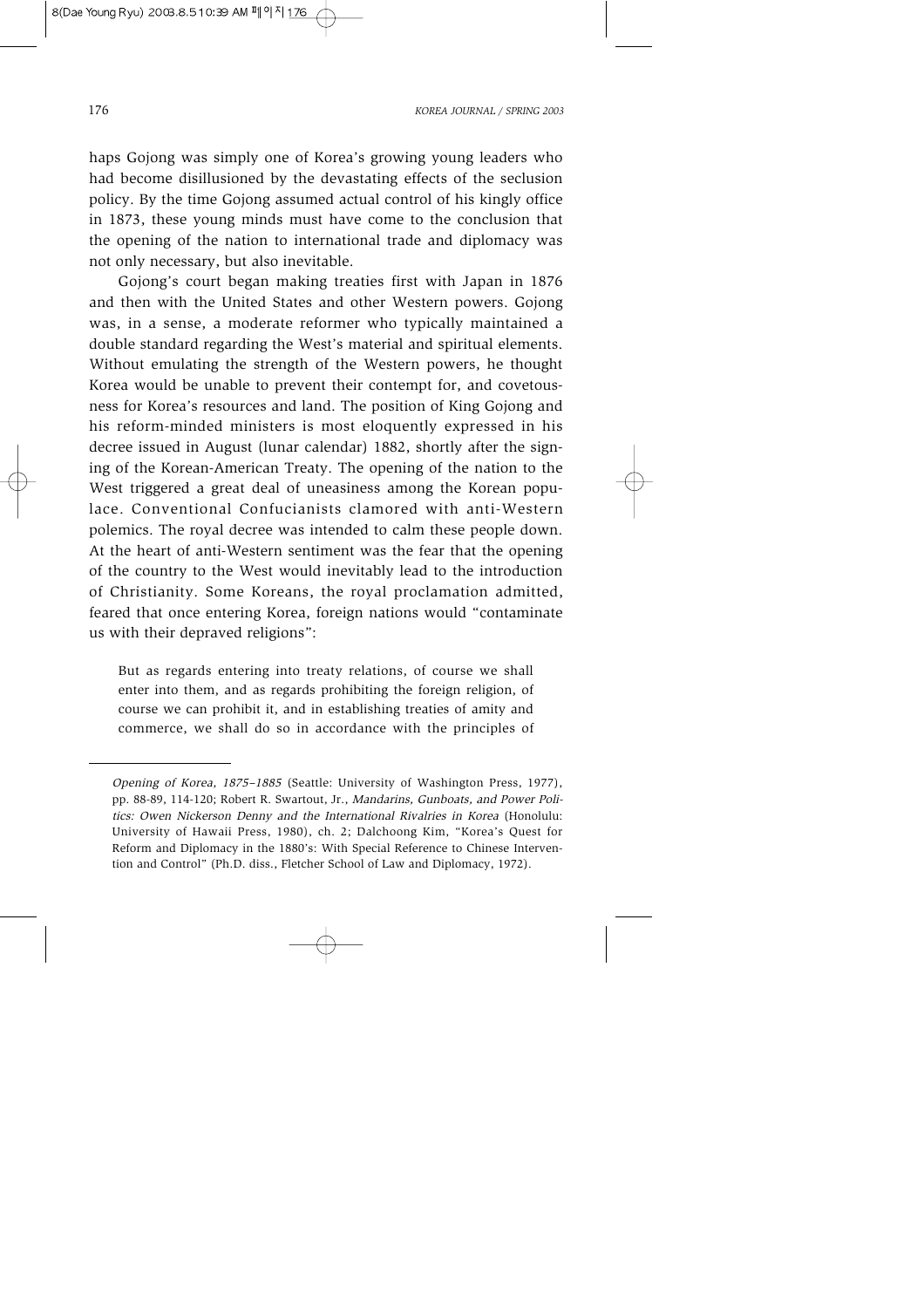international law. According to the rules of propriety, it cannot be permitted that religion shall be promulgated in the interior; besides, how can you . . . suddenly abandon the true and embrace the false and bad? Supposing, for instance, there were to be some stupid fellow, some uneducated lout, secretly attempting to diffuse his teachings [in our country]; then we have the law of our state, by which all such shall be exterminated and destroyed without mercy; what reason, then is there for sorrow on account of our (alleged) inability to deal with such abuses? Moreover, when [these malcontents] see even so little adoption of foreign methods in the direction of mechanism and machinery, they immediately regard that as contamination with foreign heresies. This, indeed, is the ne plus ultra of obtuseness! If the [foreign] doctrine is to be regarded as a doctrine of lechery and sensuality, then it can be kept at a distance; if foreign mechanism is advantageous, then we can reap advantage from it and use it to increase our wealth. . . . Let us repel their doctrines, but learn to use or imitate their machinery; both these courses of policy can be carried out, and thus no outrage will be done to propriety.<sup>3</sup>

There was, therefore, no ground whatsoever, the king concluded, for any fear of entering into treaty relations with foreign powers.

This proclamation soon appeared in a Japanese journal, and its English translation was later printed in an English paper in Shanghai. The authenticity of this document was not confirmed when John Russell Young, the U.S. minister in Beijing, reported it to the State Department. Young considered the document to reveal undoubtedly the sentiment of King Gojong and his progressive ministers toward the West. This was, at least, Washington's official understanding as it indicated by the inclusion of the document in the 1883 *Foreign Relations* report of the State Department. Considering the high selectivity of the contents of *Foreign Relations* reports, it is likely that the department either believed in the document's authenticity or at least appreciated its value as a reliable indication of the Korean court's

<sup>3.</sup> Enclosure 1, J. Russell Young to Frelinghuysen, 18 December 1882, Foreign Relations (1882–1883), pp. 170-172. This is a fine English translation of the decree.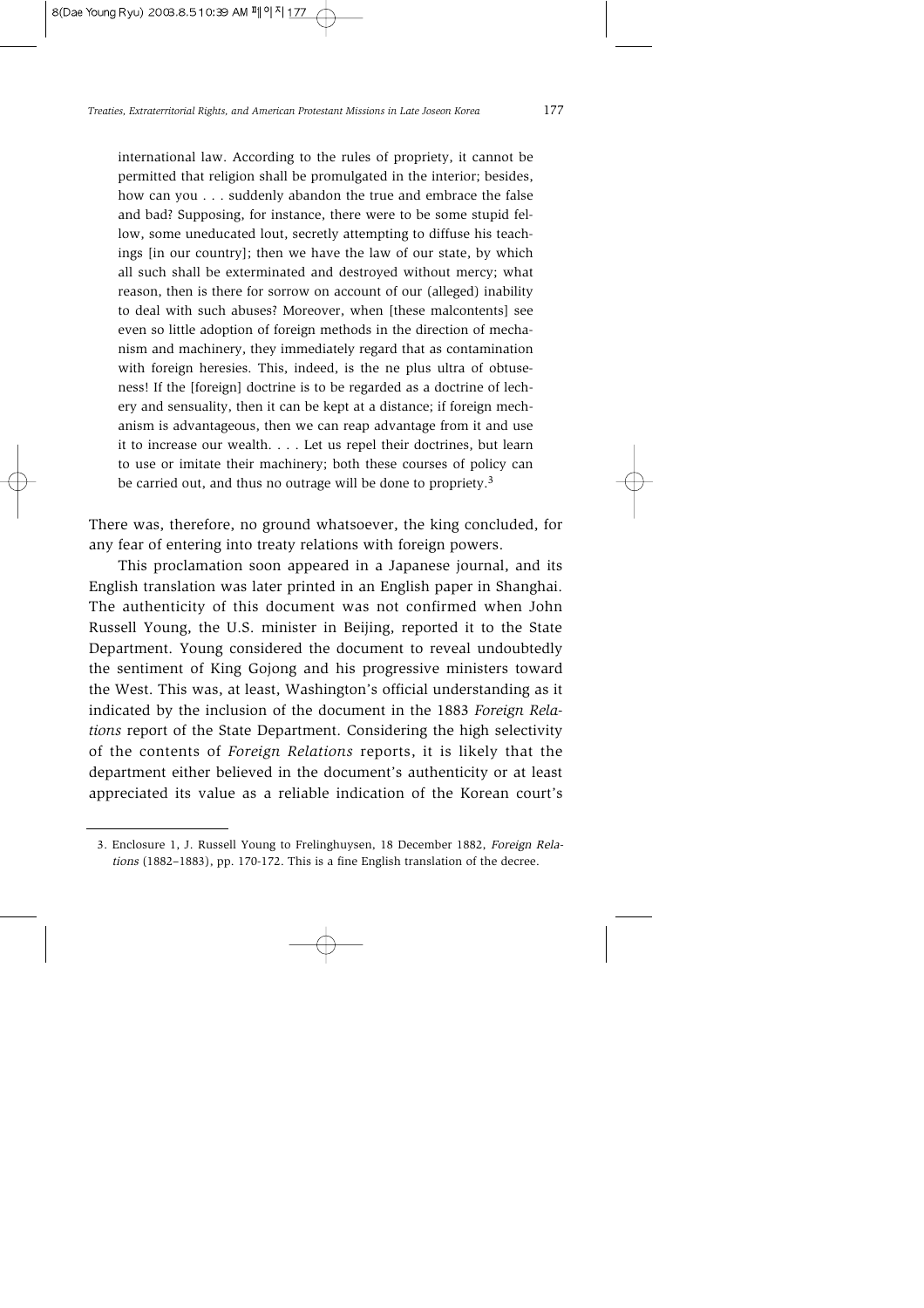sentiment toward Christianity.

Gojong's pragmatic approach toward the religion of America was revealed in the Korean-American Treaty of 1882. The treaty was a signal that the Korean government was willing to adopt the West's material advancements; however, Korea was still hostile toward the soul of the West. Gojong and his court sent a clear message to Christendom through the terms of the Korean-American Treaty. American citizens were allowed to reside only at ports open to foreign trade, where passports were not required. This meant that Americans could not travel in the interior, while this privilege was granted to the Chinese. Of course, an exception was given to diplomatic and consular representatives of the United States, who could travel in the interior "under passport." American citizens were also not permitted to transport foreign commodities into the interior.<sup>4</sup> As far as the letters of the treaty were concerned, missionary work per se was latently prohibited. More significant, the Korean court, thus establishing treaty relations, did not revoke the existing anti-Christianity law.

Upon the request of American missionaries in China, Secretary of State Frederick T. Frelinghuysen instructed Lucius H. Foote, the first American minister to Korea, to secure freedom of religious practices for American citizens in Korea. He added that "[t]his Department would be glad to see you extend your good offices within proper grounds and counsel the Coreans to treat all missionaries kindly."5 However, Foote was no missionary sympathizer. Observing the political climate in Seoul, he thought it imprudent to raise the issue immediately. He could only promise to do all he could to secure religious freedom when proper time came.<sup>6</sup> Luckily, Foote apparently did not need to look for an opportunity to raise the religious tolerance issue.

<sup>4.</sup> Frelinghuysen to Foote, 17 March 1883, Diplomatic Instructions of the Department of State, 1801–1906, National Archives, Washington, D.C. (hereafter DI). For a full text of the treaty, see Henry Chung, ed., Treaties and Conventions between Corea and Other Powers (New York: HS Nichols, Inc., 1919), pp. 197-204.

<sup>5.</sup> Frelinghuysen to Foote, 23 October 1883, DI.

<sup>6.</sup> Foote to J. Russell Young, 15 October 1883, enclosed in Foote to Frelinghuysen, 22 December 1883, Dispatches from United States Ministers to Korea, 1883–1905, National Archives, Washington, D.C. (hereafter DD).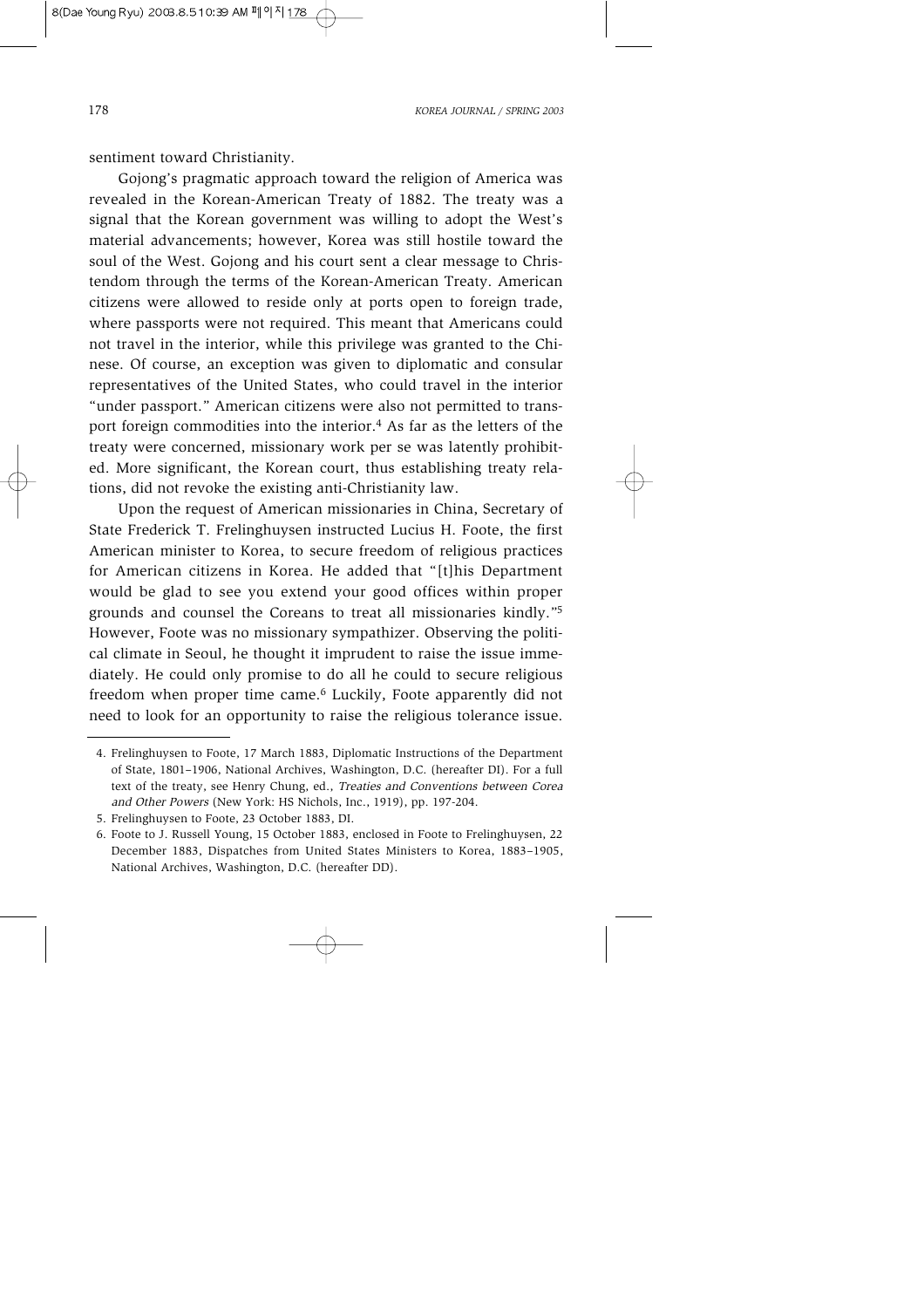As the first Western diplomat ever in Korea, he was frequently consulted by the Korean government on matters of international relations.7 So he "from time to time freely expressed" his opinion on religious liberty. He asserted, according to his dispatch, that religious freedom was one of America's "fundamental principles" and that Americans held religious persecution "in utter abhorrence."8

One can never know how much influence Foote exercised upon the Korean court in the later negotiations with British envoy Harry S. Parkes and German representative Eduard Zappe. At any rate, the Korean-British Treaty of 1883 granted more rights to foreigners than the Korean-American Treaty did. Article IV, Section 6 of the treaty had the following stipulations:

British subjects shall be allowed to go where they please without passports within a distance of one hundred li (33 miles) from any of the ports and places open to trade, or within such limits as may be agreed upon between the competent authorities of both countries. British subjects are also authorized to travel in Korea for pleasure or for purposes of trade, to transport and sell goods of all kinds, except books and other printed matter disapproved of by the Korean Government, and to purchase Native produce in all parts of the country under passports, which shall be issued by their Consuls and countersigned by the Korean local authorities.<sup>9</sup>

In addition, the new Korean-British Treaty included rights of the British to erect their own places of worship, locate cemeteries, and regulate municipal affairs in foreign settlements.<sup>10</sup> Now a British sub-

<sup>7.</sup> John Davis to Foote, June 29, 1883, DI; Foote to Frelinghuysen, 19 July, 18 September, 3, 18, 19 October, 12 November 1883, 8 April 1884, DD; cf. Fred C. Bohm and Robert R. Swartout, eds., Naval Surgeon in Yi Korea: The Journal of George W. Woods (Berkeley: Institute of East Asian Studies, 1984), p. 55.

<sup>8.</sup> Foote to the Secretary of State (hereafter SS), 1 September 1884, DD.

<sup>9.</sup> Allen to Rockhill, 21 October 1896, Dispatches from United States Consuls in Seoul, 1886–1906, National Archives, Washington, D.C. (hereafter CD) (emphasis added). The Korean-German Treaty had the same provisions. See, Henry Chung, op. cit., 107-116 (German), pp. 133-142 (British).

<sup>10.</sup> Foote to Frelinghuyse, 27 November 1883, DD.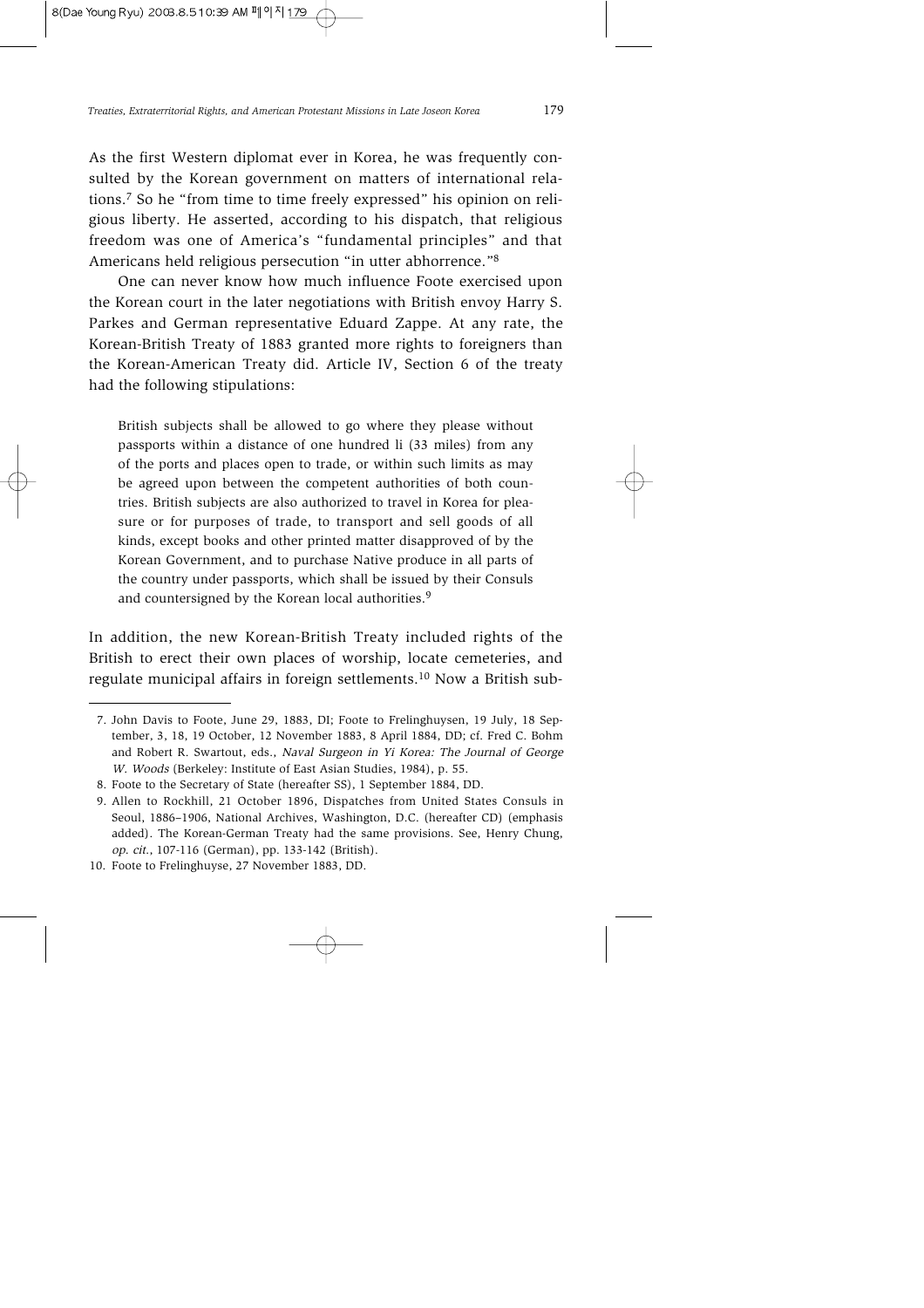ject, under passport, could not only travel anywhere in Korea, but could also build chapels in the open ports. The Korean government's softening attitude toward foreigners was apparent when compared with the Korean-American Treaty. However, the above provision clearly indicated that the Korean government would not welcome Westerners' inland residence or the propagation of Christianity.

The original Korean-Amserican Treaty of 1882 had never been revised until the Korean kingdom itself collapsed under Japanese imperialism. However, the United States, as a most-favored nation, took advantage of each successive treaty Korea signed with Western powers. Thus the Korean-British Treaty entitled Americans to the privileges of British subjects. At the same time, however, they were also well aware that proselytizing was not allowed, although it was not explicitly prohibited either. This remained a key reason why mission boards in America were still hesitant to open a new mission in Korea. They were also tempered by their ignorance of Korea and conditions in Korea, especially by previous wholesale massacres of Catholics. The political conditions of Korea were uncertain, and a retaliatory attack by France for the murder of French missionaries was rumored.<sup>11</sup>

Upon receiving American mission boards' queries, Gojong and his court "tacitly encouraged" the establishment of mission schools and hospitals.12 Korean leaders were willing to take risks to invite Western technology and learning. As Horace N. Allen, the first resident missionary, did not engage himself in any religious work and his medical services were most useful, the Korean court gave ample indi-

<sup>11.</sup> George S. McCune, "Fifty Years of Promotion by the Home Board and Home Church," in The Fiftieth Anniversary Celebration of the Korea Mission of the Presbyterian Church in the U.S.A., ed. Harry A. Rhodes and Richard H. Baird (1934), pp. 22-23.

<sup>12.</sup> Foote to SS, Sep. 1, 1884, DD; R. S. Maclay, "A Fortnight in Seoul, Korea, in 1884," Gospel in All Lands (Aug. 1896): pp. 354-360. On Gojong's attitude and policy toward Christianity and missionaries, see Ryu Dae Young, "Gidokgyo-wa seon-gyosa-e daehan gojong-ui taedo-wa jeongchaek, 1882–1905" (Gojong's Attitude and Policy toward Christianity and Missionaries, 1882–1905), Christianity and History in Korea 13 (Sep. 2000): pp. 7-42.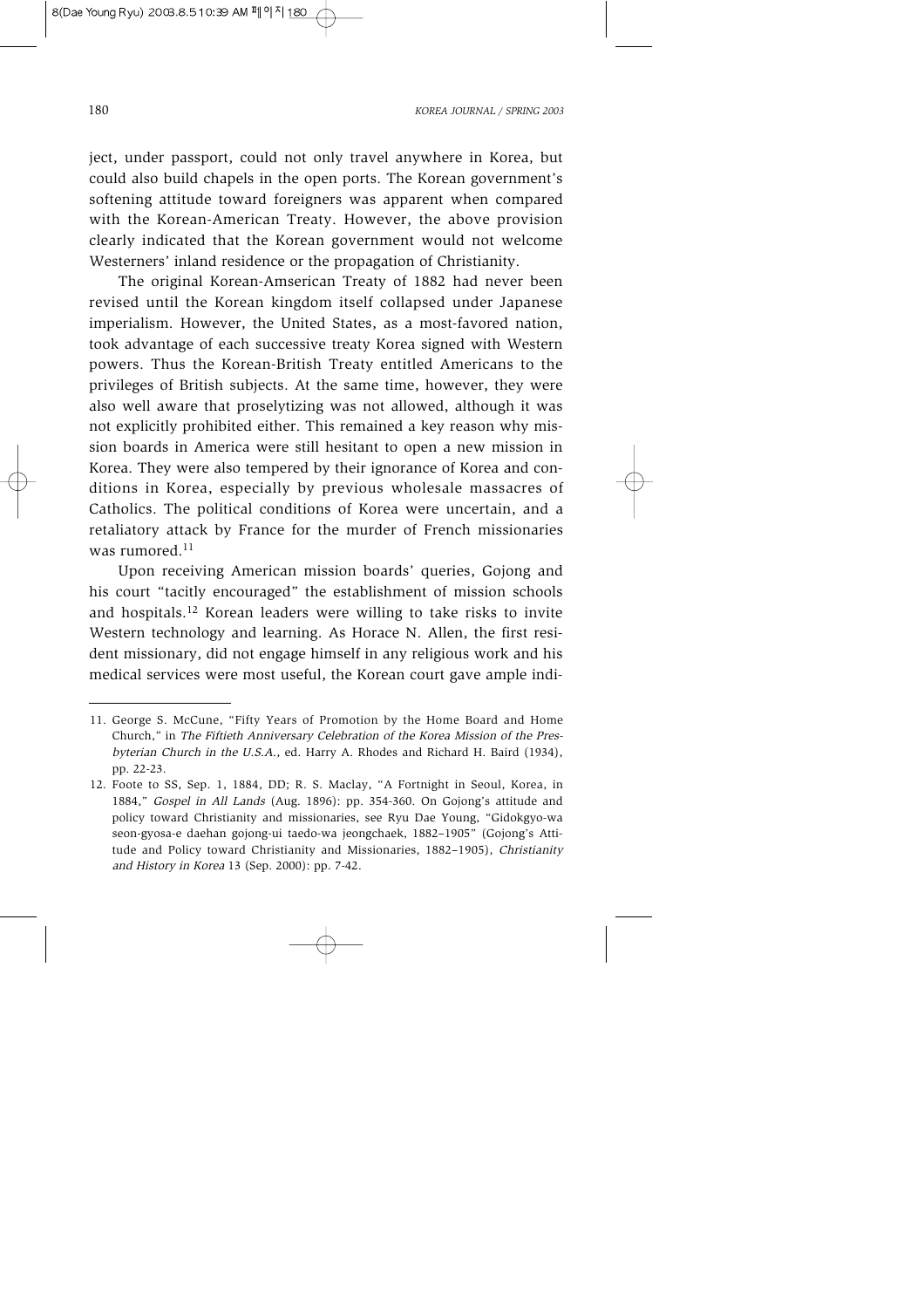cation that teachers of English and physicians were welcome. Therefore, the Presbyterian Board and the Methodist Board began to send missionaries who would, as a China-based missionary advised, "labor not as missionaries so much as in the capacity of a teacher and a physician."13 Henry G. Appenzeller and Horace G. Underwood, the first clerical missionaries, therefore, behaved as if they were teachers only, and their first actions were to open schools. Other pioneer missionaries worked in the medical field. However, for American missionaries educational and medical works remained subsidiary to evangelism. They soon began proselytizing in the streets as well as in schools and clinics.

Due to treaty regulations, American missionaries could not travel into the interior for evangelism. A breakthrough came with the Korean-French Treaty of 1886. Upon arrival at Jemulpo, French Plenipotentiary F. George Cogordan sent his secretary to the Korean Foreign Office to announce that France would insist upon the free exercise of the Christian religion.14 French Catholic missionaries were still working clandestinely to restore the Catholic communities destroyed by bloody persecutions enacted under the Daewongun rule. This public declaration of religious liberty by France was considered by the Korean conservatives to be "intimidating." A series of disquieting rumors arose among Korean officials and the populace in response.<sup>15</sup>

Despite the alarming public reaction, American Chargé d'Affaires George C. Foulk, a sympathizer with the Christian missionaries, became interested in the French demand. Cogordan called on Foulk and informed him that the demanded provision would include all forms of Christianity. Foulk welcomed the French idea, thinking that

<sup>13.</sup> George S. McCune, op. cit., p. 22; also see Foreign Missionary 44 (Dec. 1885): p. 284.

<sup>14.</sup> Diary, 7 May 1886, Horace N. Allen Papers, Rare Books and Manuscripts Division, New York Public Library, New York (hereafter Allen Papers); Heron to Ellinwood, 14 May 1886; Allen to Ellinwood, 31 May 1886, Missions Correspondence and Reports, Microfilm Series, Korea, Department of History, Presbyterian Church (U.S.A.), Philadelphia, Pennsylvania (hereafter NPR); cf. Allen to Ellinwood, 20 June 1886, NPR.

<sup>15.</sup> Foulk to Bayard, 2 June 1886, DD.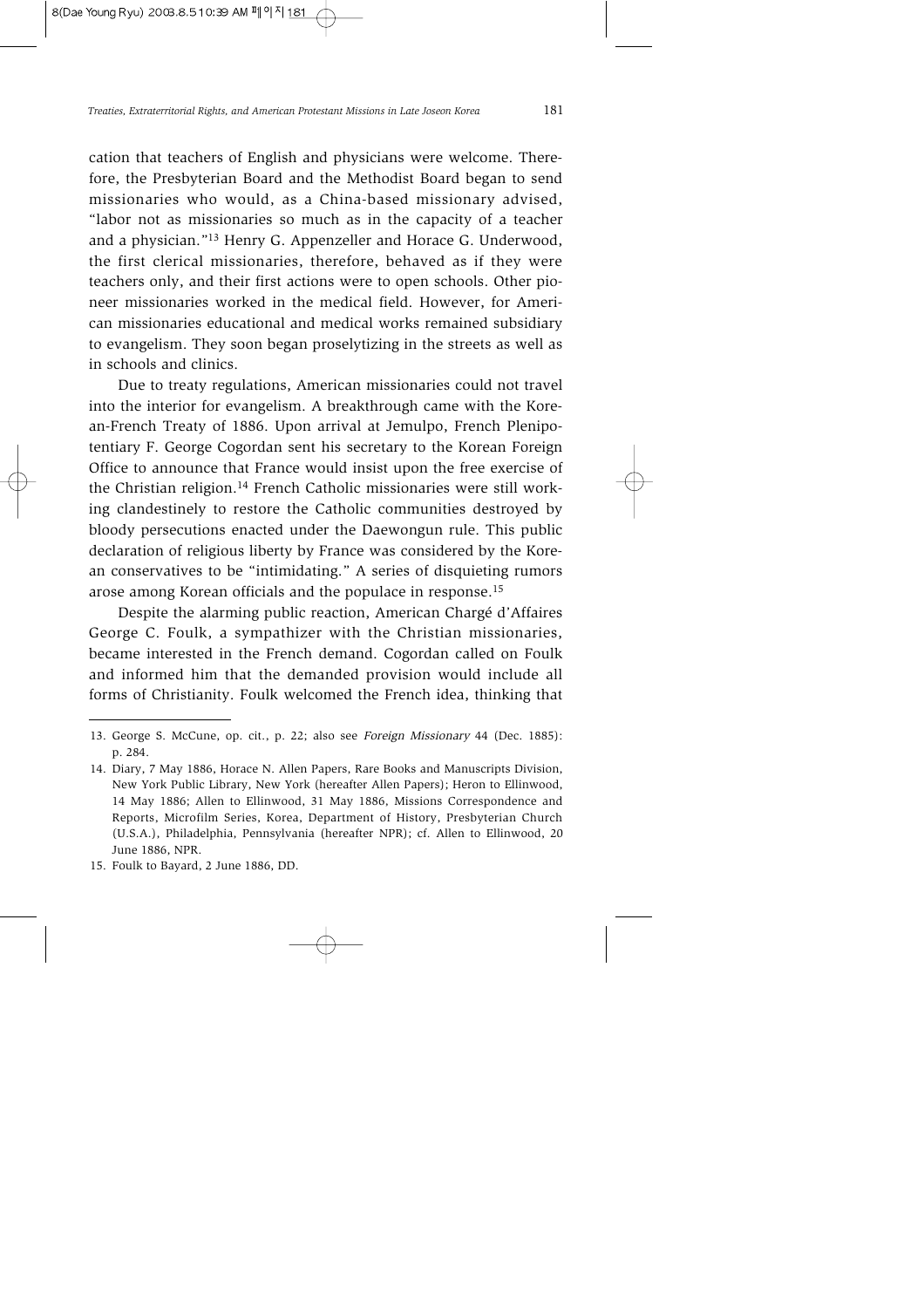their demand for religious freedom was "timely." A few days after this meeting, the Korean monarch privately dispatched a messenger to Foulk, asking for his wisdom on the issue. Expressing his hope that religious freedom be bestowed upon his subjects, Foulk advised Gojong to use the treaty negotiations with France as an opportunity for doing so. Following this and other discussions with Korean officials, several of whom directly represented Gojong, Foulk realized that: "[t]he hatred of Christianity instilled by the former regency . . . waned to an extent, at which were the Government to make any public show of countenancing its presence, no further serious difficulties would arise."16

According to Foulk, the Korean officials were well aware that China and Japan had by treaty already withdrawn government interference on religious matters, and were contemplating the possibility of following their neighbors' examples. Due to the blatancy of the French envoy, however, the populace became rowdy, and the Chinese minister and the conservative sector of the Korean court were greatly alarmed. Other treaty powers were also not fond of the French demand. The haughty Chinese Minister Yuan Shikai watched the negotiation in disgust, and "used every means in his power" to spoil it. Neither British or German representatives favored the treaty, at least in the form proposed by France.<sup>17</sup> American missionaries also domonstrated a surprisingly negative attitude toward the French demand. Such anti-Catholic sentiment was expressed by Allen when Gojong sent an interpreter to inquire over Catholicism. Regarding it as his "duty" to reveal the nature of the Catholic religion, Allen tried to convey a negative impression of it to the Korean king.18

The Korean government took a position somewhere between that of the advice of Foulk and Allen. It did not agree to include an explicit clause of general religious liberty in the treaty. In particular, the

<sup>16.</sup> Foulk to Bayard, 12 May 1886, DD.

<sup>17.</sup> Foulk to Bayard, 2 June 1886, DD.

<sup>18.</sup> Diary, 9 May 1886, Allen Papers; also see Diary, 10 May 1886, Henry Gerhard Appenzeller Papers, Missionary Research Library Collection, Union Theological Seminary Library Archives, New York, New York (hereafter Appenzeller Papers).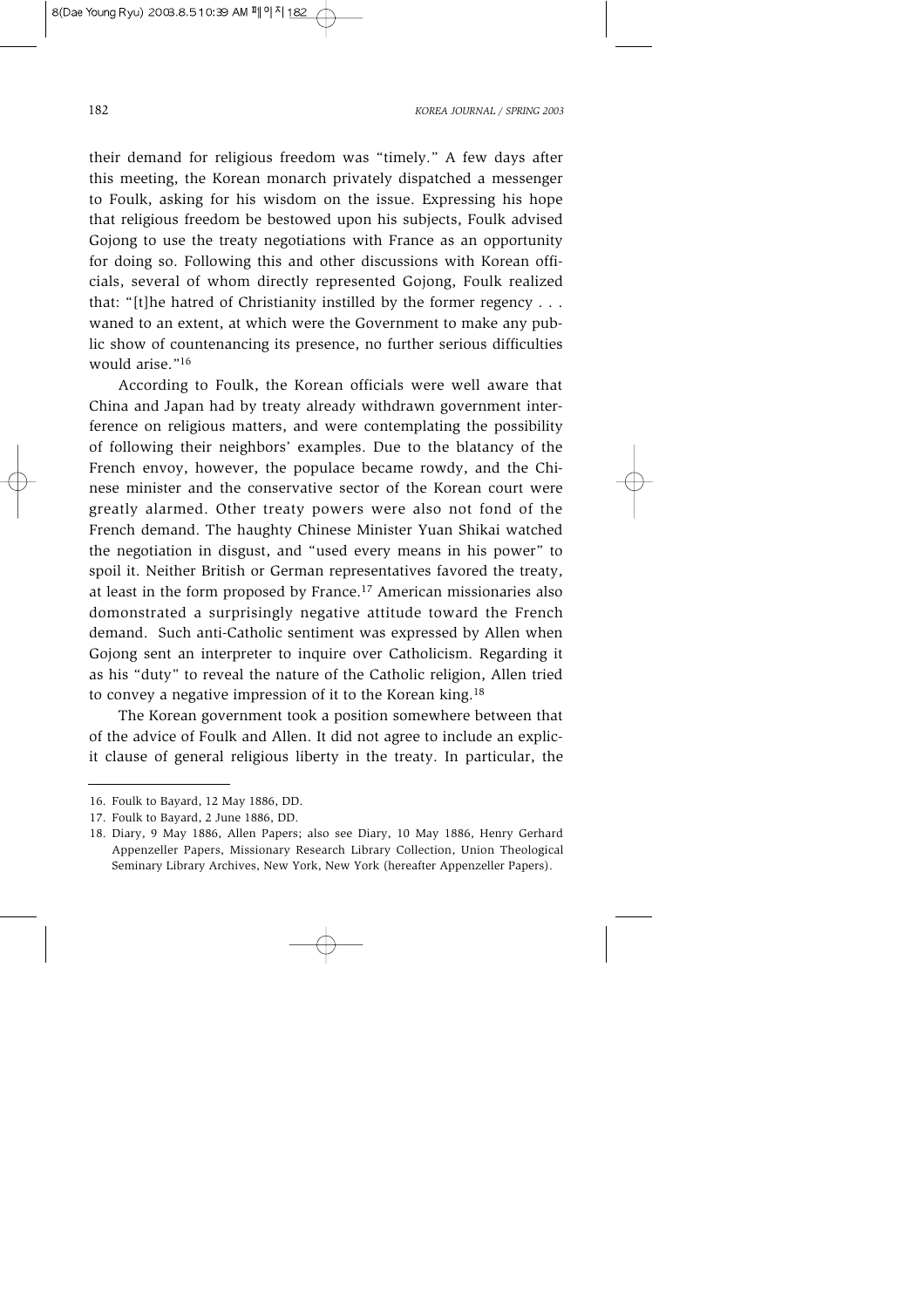Koreans strongly opposed the erection of churches outside the treaty ports. However, they appeased the French by providing them with more freedom of travel than the Korean-British Treaty. To be exact, the Korean-French Treaty omitted the conditional words concerning inland travel contained in the British Treaty, "for purposes of trade." The words "to teach" were also added to the article that conditioned the purpose of British subjects' coming to Korea. Thus, the French were now allowed to enter Korea "in order to learn or to teach" language, literature, arts, or industries. This removed restrictions on the travel and work of missionaries in the interior that might be claimed as operative from the wording of the British Treaty.19

The French regarded the treaty as a practical proclamation of religious tolerance. They claimed that French missionaries had the right to preach and teach their faith throughout the country. They were well aware of the reasoning behind the Korean government's vehement rejection of their proposal to allow building chapels in the interior.20 However, they argued that religious activity was not expressly prohibited by the treaty. If missionary work was objectionable, they insisted, it should have been explicitly expressed such as the trading of ginseng and the introduction of opium had been. Moreover, since the French Treaty omitted the "for purposes of trade" clause of the British Treaty, it was not necessary to furnish any reason to travel. If this were not the case, according to the French, they would never have signed the treaty. The French missionaries began, on the basis of this rationale, aggressively proselytizing in the interior. $21$ 

The U.S. State Department either was not aware of the nature of the French Treaty and its repercussions or did not care much about the missionary enterprise in Korea. It was not until 1891 that the

<sup>19.</sup> Yi Won-sun, Hanguk cheonjugyohoe sa (History of Catholic Church in Korea) (Seoul: Tamgudang Publishing Co., 1986), p. 227 (emphasis added); Allen to SS, 22 May 1902, DD.

<sup>20.</sup> Seoul gyogu nyeonbo (I) 1878–1903 (Yearbook of Seoul Diocese 1) (Seoul: Myeongdong Cathedral, 1984). This is a translation of Compte Rendu de la Société des M.E.P. (hereafter Compte Rendu), pp. 53, 73, 74, 103.

<sup>21.</sup> Kim's writing quoted in Yi Won-sun, op. cit., pp. 228-29.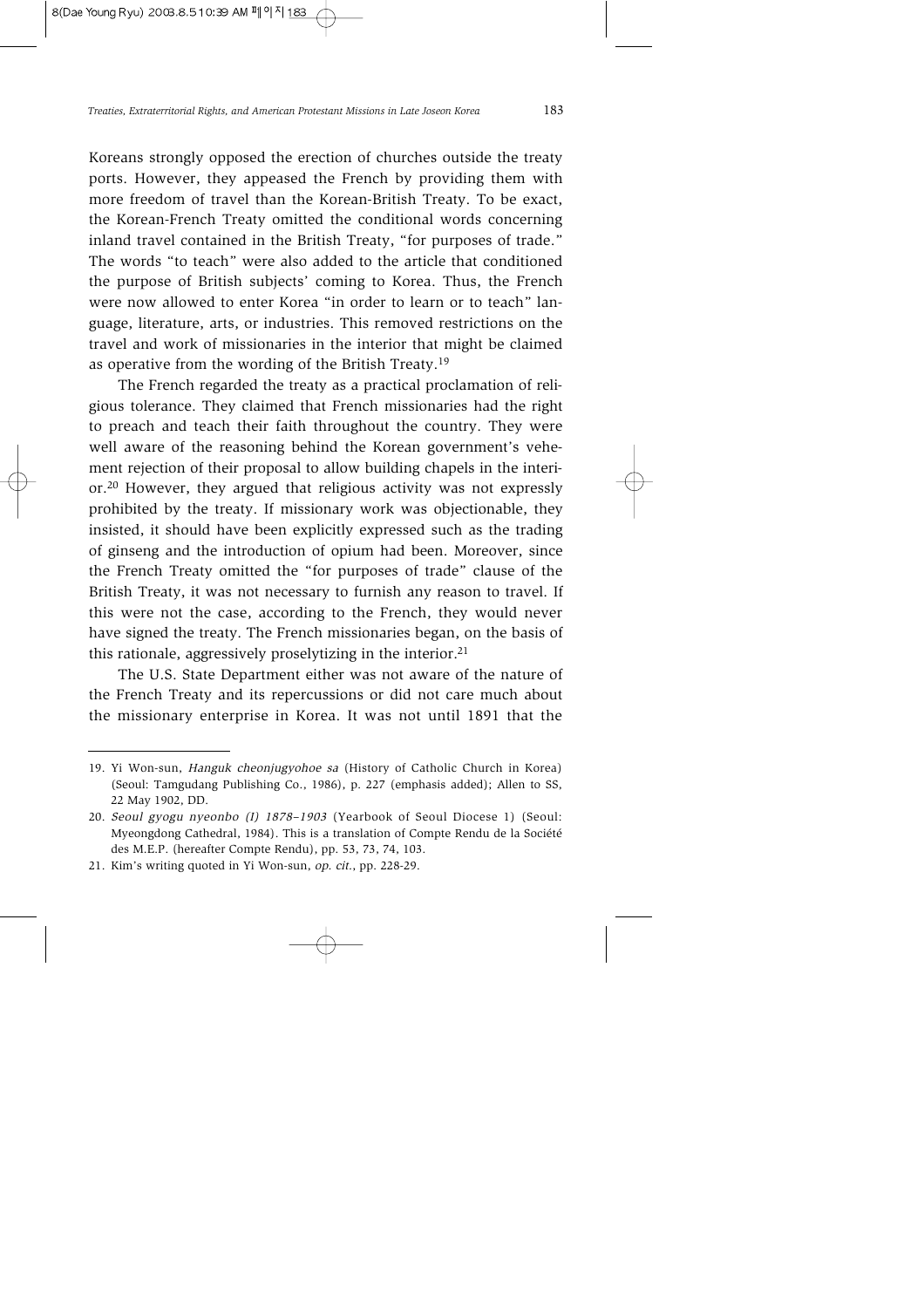State Department instructed the Seoul post to secure, if necessary, the same privileges for the American missionaries in accordance with the most-favored-nation status. However, American ministers did not actively seek to extend their missionaries' rights until, as explained later, an incident happened at Daegu in 1900. Up until that time the general principle of the American representatives was not to claim rights on behalf of missionaries as their French counterparts had but, as a minister said, "to rely solely upon the toleration and good will of the local authorities."22 Nevertheless, the Korean-French Treaty gave confidence to those American missionaries who were impatiently looking forward to entering the interior. A common understanding among American missionaries by this time was that the letters of law forbade Christianity, but there was tacit approval.<sup>23</sup>

#### **Passports, Extraterritorial Rights, and Racism**

Until the French-Korean Treaty, American missionaries had remained in Seoul and its vicinity. Evangelistic works in the interior had been carried on mostly by Korean colporteurs who were converts of Scottish missionaries in Manchuria. Conspicuous evidence of the new treaty's impact was the applications made for inland travel by American missionaries.24

As long as American missionaries resided in Korea's open ports and within thirty-three miles from these places, they did not need to possess a passport. When they desired to travel further into the hinterland, they had to obtain a passport at the American legation and receive a Korean visa. As it turned out, the local Korean authorities

<sup>22.</sup> Heard to SS, 2 April 1891, DD. Britain, similarly, did not consider its missionaries as entitled to teach the Christian religion to nationals, and warned all British travelers in the interior not to attempt it.

<sup>23.</sup> See, for instance, Underwood to Ellinwood, 14 December 1887; Heron to Ellinwood, 11 September 1887, NPR.

<sup>24.</sup> See, for instance, Guhanguk oegyo munseo (Diplomatic Documents of the Late Joseon Dynasty), vol. 10 (Seoul: Asiatic Research Center, Korea University, 1967) (hereafter GOM), pp. 244, 281, 325, 338-339, 344-346, 349.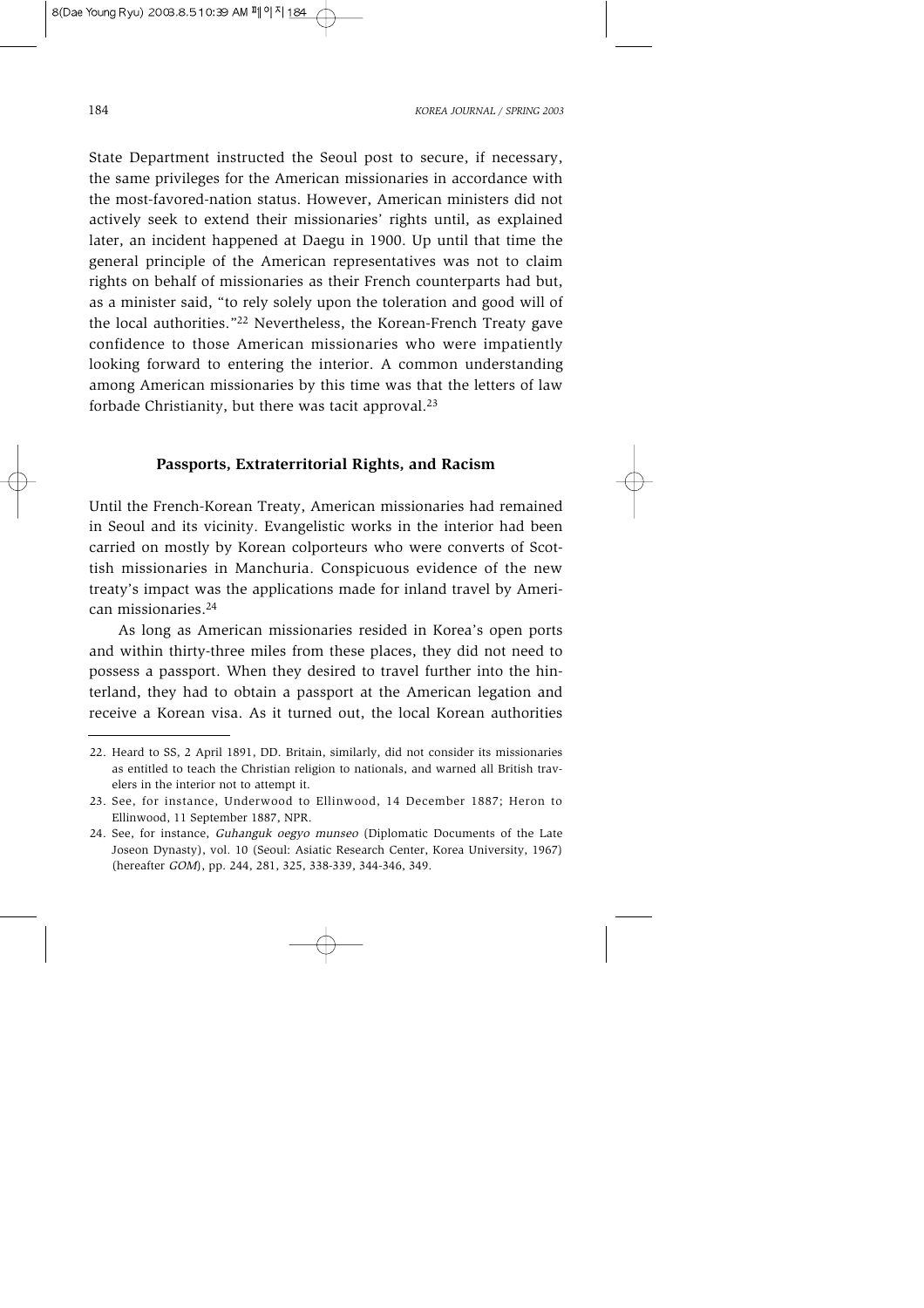did not understand the visa concept. The Korean Foreign Ministry soon began to issue a Korean passport to foreign travelers on application through the appropriate consular representatives. The Korean passport not only authorized the bearer to travel into the interior, but also entitled him or her to the good offices of local authorities throughout the country. When shown a Korean passport, the local authority was to provide for the foreign traveler's needs, especially food, lodging, transportation, and money.25 The foreign beneficiary was supposed to reimburse the expenses back in Seoul. Foreign travelers did not really need the passports to impress local officials and enjoy the privileges of good offices. Koreans were famous for their kindness to foreigners, and foreign travelers would find friendly help practically at every corner. Nevertheless, missionaries found this official documentation very useful at times.

Foreign visitors would eventually find that the Korean passport was abused not only by other foreigners but also by the Korean government. Quite often, a magistrate who advanced money to a foreigner was not remitted by the central government, although the foreign beneficiary had paid the sum back in Seoul. Therefore, the passport exposed its bearer to the suspicion that he or she would take everything without paying for it. In addition, the misuse of passports by foreigners discouraged Koreans from engaging in business with a foreigner armed with a passport. Realizing that the passport could prove a great hindrance, British traveler Isabella Bishop, for instance, thought better to discard it during her journey.26 Similarly, Arthur Brown, a secretary of the American Presbyterian Board, advised in his report of his visit to Korea against using the passport "unless absolutely necessary."27 He found that some foreigners, abusing passport privileges, had made peremptory and sometimes impractical

<sup>25.</sup> Isabella Bishop, Korea and Her Neighbors: A Narrative of Travel with an Account of the Recent Vicissitude and Present Condition of the Country (New York: Charles E. Tuttle Co., 1898), pp. 66-67, 128, 159, n. 1.; Arthur Brown, "A Reading Journey through Korea," Chautauquan 41 (1905): p. 528.

<sup>26.</sup> Isabella Bishop, op. cit., pp. 87, 146, 159.

<sup>27.</sup> Arthur Brown, op. cit., p. 528.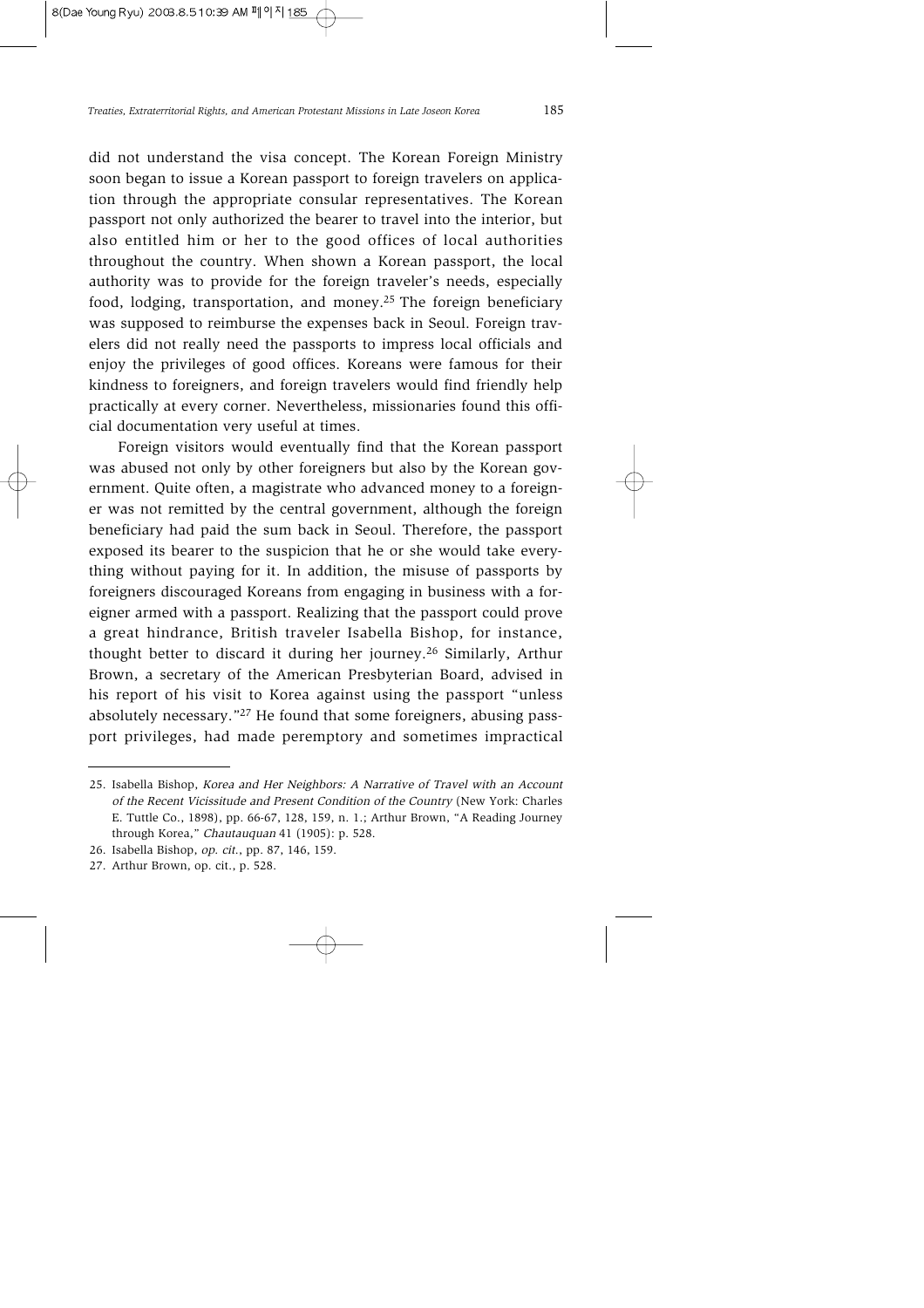demands, and when unsatisfied with the supply, threatened local authorities. At any rate, passports enabled missionaries to travel into the interior lawfully.

The Korean passport was supposed to be renewed each year. The American legation maintained a regulation that any American citizen who desired to have a Korean passport should first acquire a U.S. passport, which was valid for two years. The purpose of this temporary validity of passports was clear—it was a reminder that residence in the interior was temporary and only under passport. Besides the technical illegality of missionaries' residence in the interior, those who had served long enough in Korea knew that foreigners' residence in the interior was fundamentally incompatible with their extraterritorial rights.

Extraterritorial rights were provisional; nonetheless, they were key unequal elements of the treaties that Korea made with the West and Japan. At the heart of extraterritorial rights was the notion that the citizens of the treaty nation were under the jurisdiction of their consulate only. In other words, the Korean government had no authority whatsoever to enforce its laws over foreigners. American citizens, for instance, could be persecuted only when they violated U.S. law and only by the judgment of the American consulate court. This right of extraterritorial jurisdiction was, of course, based on the Western view that Korean laws and judicial procedure were yet to be civilized. The following provision of the Korean-American Treaty vividly reveals condescending nature of extraterritorial rights:

It is, however, mutually agreed and understood . . . that whenever the King of Chosen shall have so far modified and reformed the statutes and judicial procedure of his Kingdom that, in the judgment of the United States, they conform to the laws and course of justice in the United States, the right of ex-territorial jurisdiction over United States citizens in Chosen shall be abandoned, and thereafter United States citizens, when within the limits of the kingdom of Chosen, shall be subject to the jurisdiction of the native authorities.<sup>28</sup>

<sup>28.</sup> Henry Chung, op. cit., p. 278.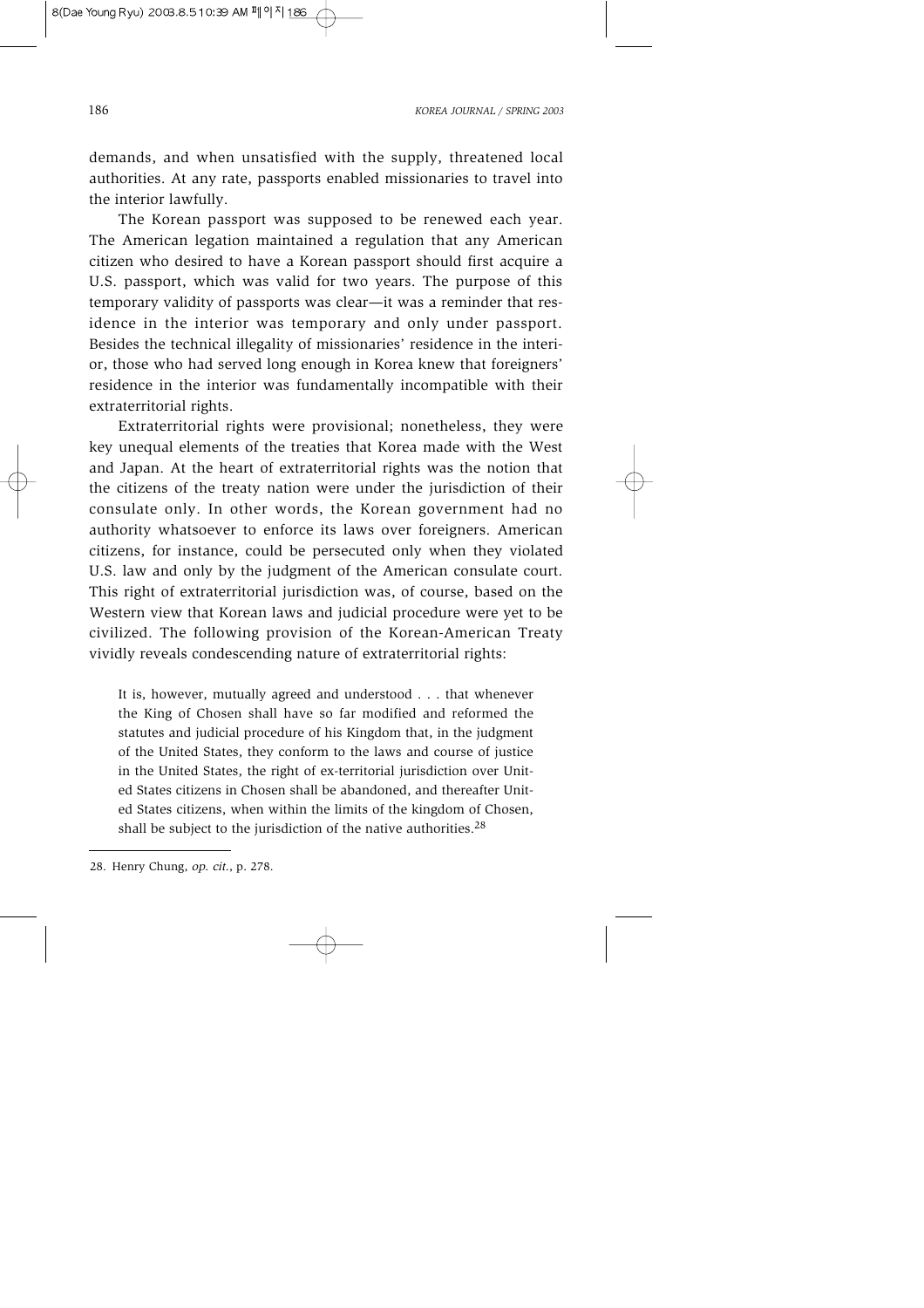Extraterritorial rights were applied not only to the person of the American citizen, but also to his or her property. If a Korean, running afoul of the law, took refuge in the property of an American, the person could be arrested only by an American consulate officer. When it was not practical to inform the American consulate of the contemplated arrest, the Korean authority had at least to receive the American property-owner's permission.29 Extraterritorial rights, without any clear legal basis, nonetheless were customarily extended to Korean employees. The State Department's position on this issue was quite ambiguous. Recognizing possible legal problems, the department cautioned against any injudicious exercise of the privilege.<sup>30</sup> For instance, the State Department thought it improper that an American representative would claim extraterritorial rights over a Korean employed in his personal services. Despite these legal technicalities, a Korean employer's extraterritorial status was taken for granted by both the Korean government and the Americans. The employer of an American citizen could be arrested only through the American consulate. The primary purpose of the extension of the principle to Korean employees was to protect Americans from indirect coercion.<sup>31</sup>

American missionaries were willing to utilize their extraterritorial rights as much as they could. No missionary questioned the fairness of the privileges. Despite their good intentions they all shared the Anglo-American universalism of the time. Behind the American missionaries' pretensions lurked the racial prejudices that were in vogue in the turn-of-the-century Anglo-Saxon world. Their writings indeed betrayed what Mary Louis Pratt termed Victorian imperialist rhetoric.32 According to her convincing analysis of Victorian travel narratives of non-European lands, most travel writings described the "deficiencies" of cultural cultivation waiting to be filled by the Christianizing-civiliz-

<sup>29.</sup> Pak Chai Soon to the Governor of North Gyeongsang Province, 26 February, enclosed in Allen to Hay, 5 March 1901, DD.

<sup>30.</sup> Alvey A. Adee to Dinsmore, 16 September 1889, DI.

<sup>31.</sup> George Gilmore, Korea From Its Capital, with a Chapter on Missions (Philadelphia: Presbyterian Board of Publication, 1892), p. 288.

<sup>32.</sup> Mary Louise Pratt, Imperial Eyes: Travel Writing and Transculturation (London: Routledge, 1992), pp. 204-205.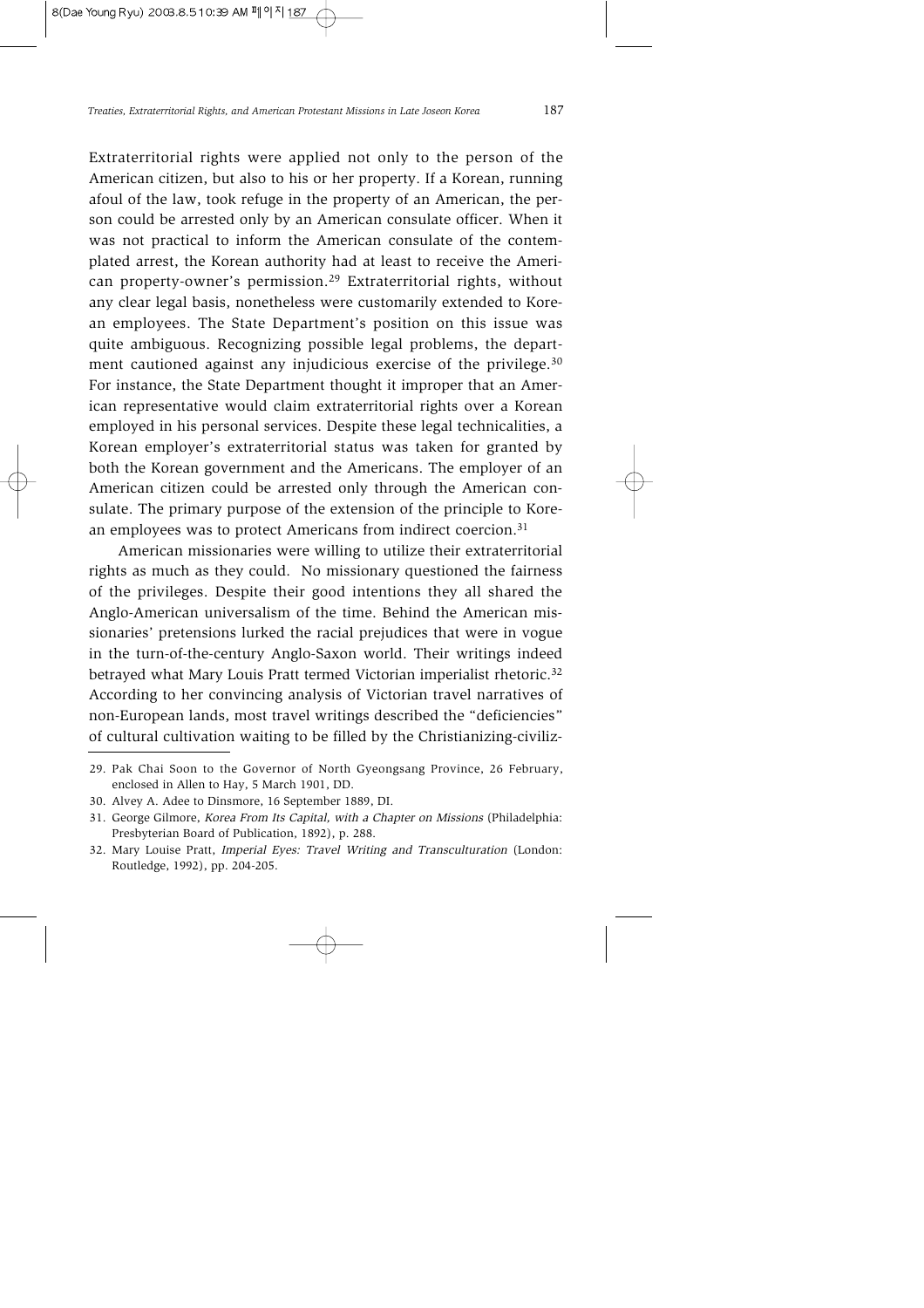ing mission. This technique acts as a means to convince others that the newly discovered land was a legitimate target of the West's material and spiritual intervention. American missionaries' portrayal of Korea and the Korean people likewise betrayed this peculiar perspective of "imperial eyes." American missionaries' writings revealed the underlying presupposition that they had the power to evaluate Korea and its people.

In the typical race hierarchy of the time, those with the lightest skin enjoyed the highest positions, and those with the darkest complexion were placed at the bottom. The "yellow" Mongolians and Malays, the "red" American Indians and the mixed Latinos fell in between. One characteristic aspect of this hierarchy of race was the belief that specific, inherent physical differences, and color of skin in particular, determined a race's level of mental and moral development. Even among the "whites," Anglo-Saxons were the supreme race, followed by the Germans, the Slavs, and the Latin peoples. Therefore, the English language, democracy, Protestant forms of Christianity, and material abundance were regarded as proof of the superior race.<sup>33</sup> After the Civil War, in particular, racial difference became a significant factor of American society. As the whole nation became overly color-conscious, the notion of race hierarchy was infused into the worldview of white, middle-class Americans. Accordingly, it was natural that American missionaries, who came from white, middle-class homes, believed that their own race and culture were superior and should serve as the universal standard for all measurement.<sup>34</sup> Their mission to Korea was to teach their religion and

<sup>33.</sup> Reginald Horsman, Race and Manifest Destiny: The Origins of American Racial Anglo-Saxonism (Cambridge: Harvard University Press, 1981), especially pp. 116-138; Michael H. Hunt, *Ideology and U.S. Foreign Policy* (New Haven: Yale University Press, 1987), pp. 46-91.

<sup>34.</sup> On American missionaries' middle-class characteristics, see Ryu Dae Young, "Understanding Early American Missionaries in Korea (1884–1910): Capitalist Middle-Class Values and the Weber Theis," Archives de Sciences des Religions (Jan-Mar. 2001): pp. 93-117; idem, *Chogi miguk seon-gyosa yeongu, 1884–1910* (Early American Missionaries in Korea, 1884–1910) (Seoul: Institute for Korean Church History, 2001).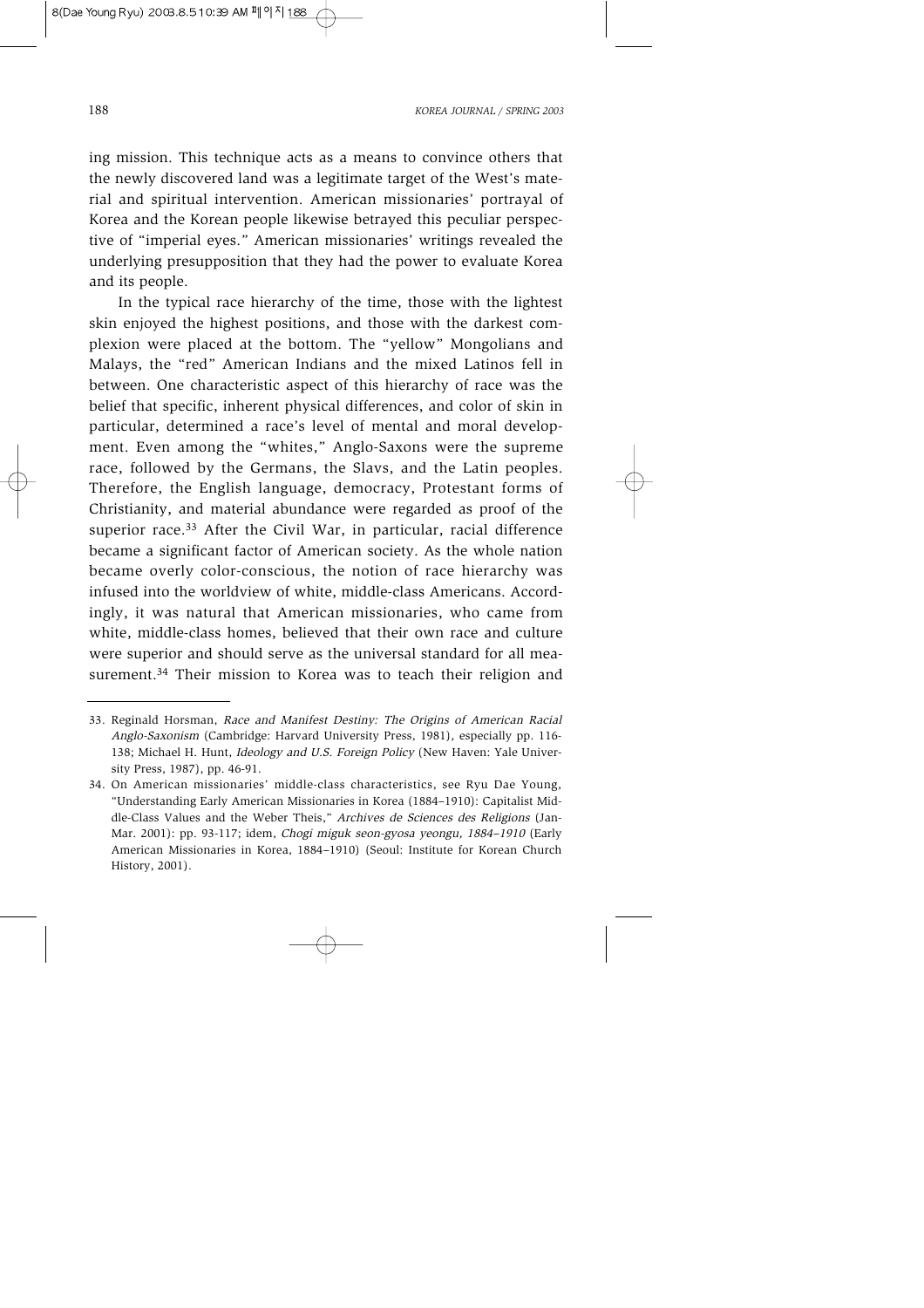culture, and extraterritorial rights were simply an adjunct to their superiority.

## **Extraterritorial Rights and Interior Residence**

Extraterritorial rights were created under the fundamental assumption that foreigners should reside near their consular authority. Conflicts between missionaries in the interior (and their followers) and local authorities (and residents) were common. It was particularly the case with French Catholic missionaries who had clandestinely penetrated into the interior even before Korea's opening of its doors to the West. The Korean government tried to minimize their conflicts with local Koreans by making concordats with missionary authorities. In 1899, for instance, the Korean Interior Ministry asked French Bishop Gustave C. M. Mutel to sign an agreement that spelled out proper relations between the missionaries and local authorities. Then in 1904 the foreign minister invited the French minister to do the same. However, the French were unwilling to accept the proposals for fear that written regulations might hinder their virtually free exercise of extraterritorial privileges.35

The incompatibility of extraterritorial rights with inland residence was dramatically demonstrated by two incidents, both involving Catholic priests. The first was the usurpation of magisterial powers by the Catholic missionary Joseph Wilhelm and his colleague. In 1900–1903, these two Catholic priests, who had been aggressively expanding Catholic communities in Hwanghae-do province, protected Korean followers who ran into conflict with local people and authorities.<sup>36</sup> While this conflict was growing in Hwanghae-do a most tragic

<sup>35. 10</sup> March 1899; 7 June 1904 in Gustave Charles Marie Mutel, Mutel jugyo ilgi (Diary of Bishop Mutel), vols. 1-3 (Seoul: Research Foundation of Korean Church History, 1985-1993) (hereafter Mutel).

<sup>36.</sup> Entries in January, February, March, April, and 10 June 1903, Mutel; GOM, vol. 20, pp. 296, 304, 305; Allen to SS, 7 April 1903, DD; Hunt to Ellinwood, 16, 17 February 1903; Moffett to Ellinwood, 26 February, 17 March 1903; Avison to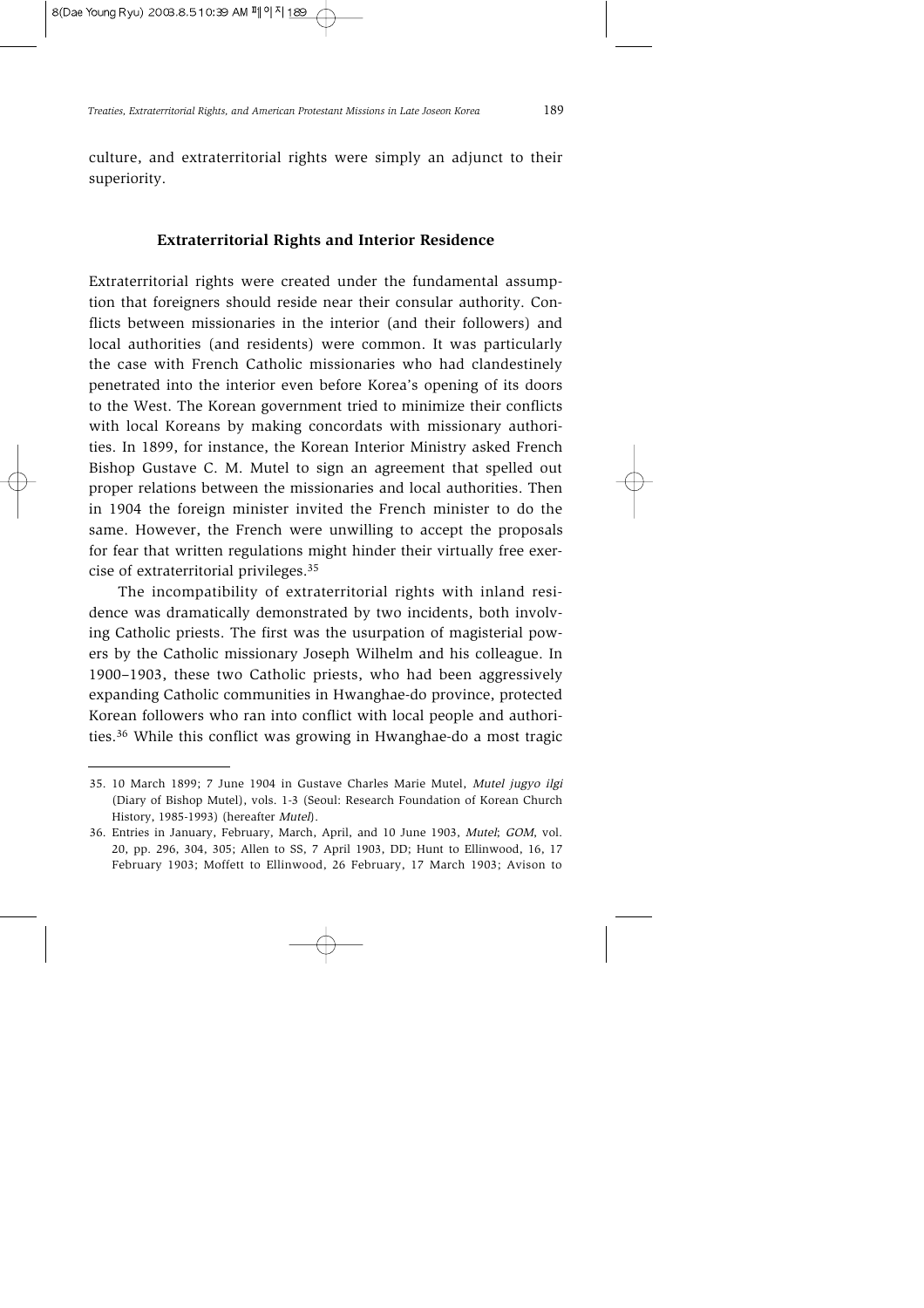incident occurred on the Jeju Island. The Jeju People's Uprising was a complex antiforeign phenomenon; nevertheless, a direct cause was the arrangement between Catholic missionaries in Jeju and the authorities that Korean Catholic Christians would collect heavy taxes while themselves being exempted. The Jeju Catholics used their privileged commission to threaten people into the church. They also chopped down totem trees and demolished local shrines. As a result, the outraged non-Christian Jeju populace and the Catholics collided. The French priests escaped, but all the known Catholic adherents in the island were killed. The situation calmed only after the French and the Korean government dispatched war vessels.<sup>37</sup>

The Jeju incident in many ways displays a striking resemblance to the sensational Boxer Uprising in China that occurred only shortly before. Standard studies hold that the Boxer movement was a spontaneous, anti-imperialist peasant uprising. It was, in fact, a large-scale, complicated phenomenon and there were indications that it was, indeed, an anti-Western political-ideological movement. However, a central cause of the uprising in Shanxi Province, which cost several hundred Westerners and thousands of Chinese lives, was the refusal of Christians to pay opera subscriptions. Religious-civic festivals in rural China usually culminated in opera performances. Western missionaries, based on their secular-sacred dichotomy, wanted Chinese adherents not to participate in these "superstitious" acts. Their diplomatic representatives appealed to the central government and obtained an exemption for Christians from contributing to such local festivities. When the Chinese Christians thus refused to pay for operas, it was, to the eyes of the non-Christian populace, a provoca-

Ellinwood, 9 March 1903; Baird to Ellinwood, 21 March 1903; Mary E. Barrett to Ellinwood, 6 April 1903; Allen to Ellinwood, 8, 21 April 1903; Charles E. Sharp to Ellinwood, 12 May 1903; Hunt to Ellinwood, 12 May 1903, NPR; Lillias Underwood, Fifteen Years Among the Top-Knots (New York: American Tract Society, 1904), pp. 195-196, 255-268.

<sup>37. 13, 28</sup> May, 1, 3 June 1901; 10 August 1902, Mutel; Allen to SS, 29 May, 7 June, 3 July 1901 (The Korea Review report is enclosed here); 29 August, 3 September 1902, DD. For more on these incidents, see Yi Won-sun, op. cit., pp. 167-240.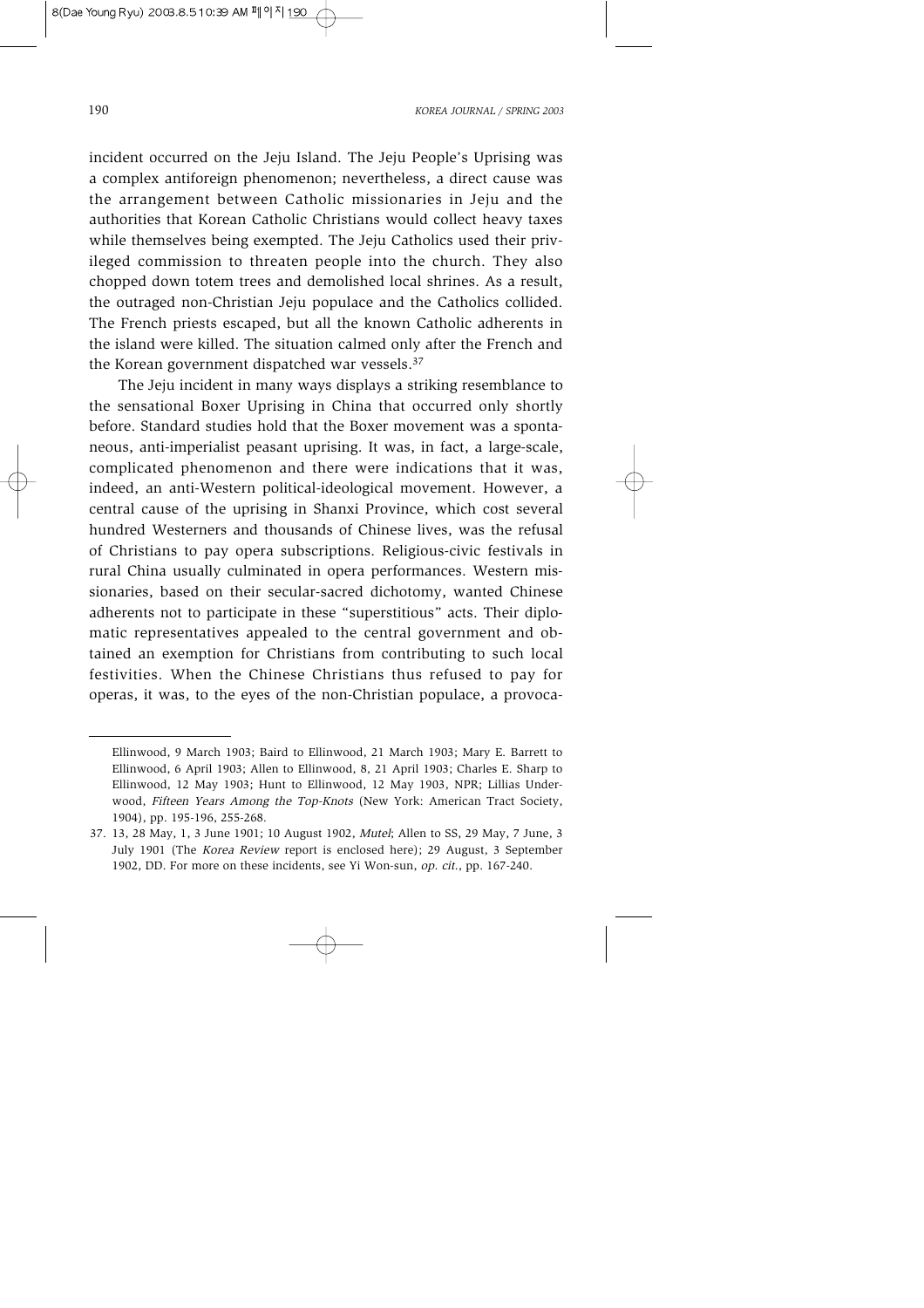tive challenge to their tradition and cultural identity.<sup>38</sup>

These incidents demonstrate that the presence of foreigners in the interior was an unfair burden not only on the local authorities expected to entertain strangers who were outside their jurisdiction, but also on the populace who became caught between the two. The massacre in Jeju Island acutely shows that in the face of trouble, Korean adherents were the ones who ultimately suffered. When local authorities attempted to warn missionaries, or any conflict arose between the missionaries and the non-Christian populace, missionaries' household servants, helpers, language teachers, and followers were easy and frequent targets of arrest, beating, imprisonment, and fines.39 Alexander Michie, a veteran British missionary in China, correctly pointed out that missionaries had "means of escape" but that their followers had "no such option . . . tied to the soil."40 Excessive demonstrations of missionary extraterritorial status that benefited Korean followers generated local resentment and eventually caused harm.

For American representatives, it was unwise to allow their nationals residence in any locality in which they could neither be protected nor controlled. For this reason, the American and British

<sup>38.</sup> See Roger Thompson, "Twilight of the Gods in the Chinese Countryside: Christians, Confucians, and the Modernizing State, 1861-1911," in Christianity in China: From the Eighteenth Century to the Present, ed. Daniel Bays (Stanford: Stanford University Press, 1996), pp. 53-72; Joseph Esherick, The Origins of the Boxer Uprising (Berkeley: University of California Press, 1987); Paul Cohen, "Christian Missions and Their Impact to 1900," in The Cambridge History of China, vol. 10, ed. John Fairbank (Cambridge: Cambridge University Press, 1978), pp. 563-573; William J. Duiker, Cultures in Collision: The Boxer Rebellion (San Rafael, Calif.: Presidio Press, 1978); Kenneth Latourette, The Chinese: Their History and Culture (New York: MacMillan Publishing Company, 1964), pp. 315-317.

<sup>39.</sup> A typical case is found in Allen to Hay, 19 November 1902, DD and Account of Lumber Transaction, The Case of Yun Hyeng Pil, The Case of Pai Ni Il, The Case of Choi Pong Ik (enclosed); Allen to Hay, 9 December 1902, 8 April 1903, DD; Hay to Allen, 13 January 1903, DI.

<sup>40.</sup> Alexander Michie, The Political Obstacles to Missionary Success in China (Hong Kong: Hongkong Daily Press, 1901), pp. 3-4, enclosed in Allen to Hay, 7 June 1901, DD.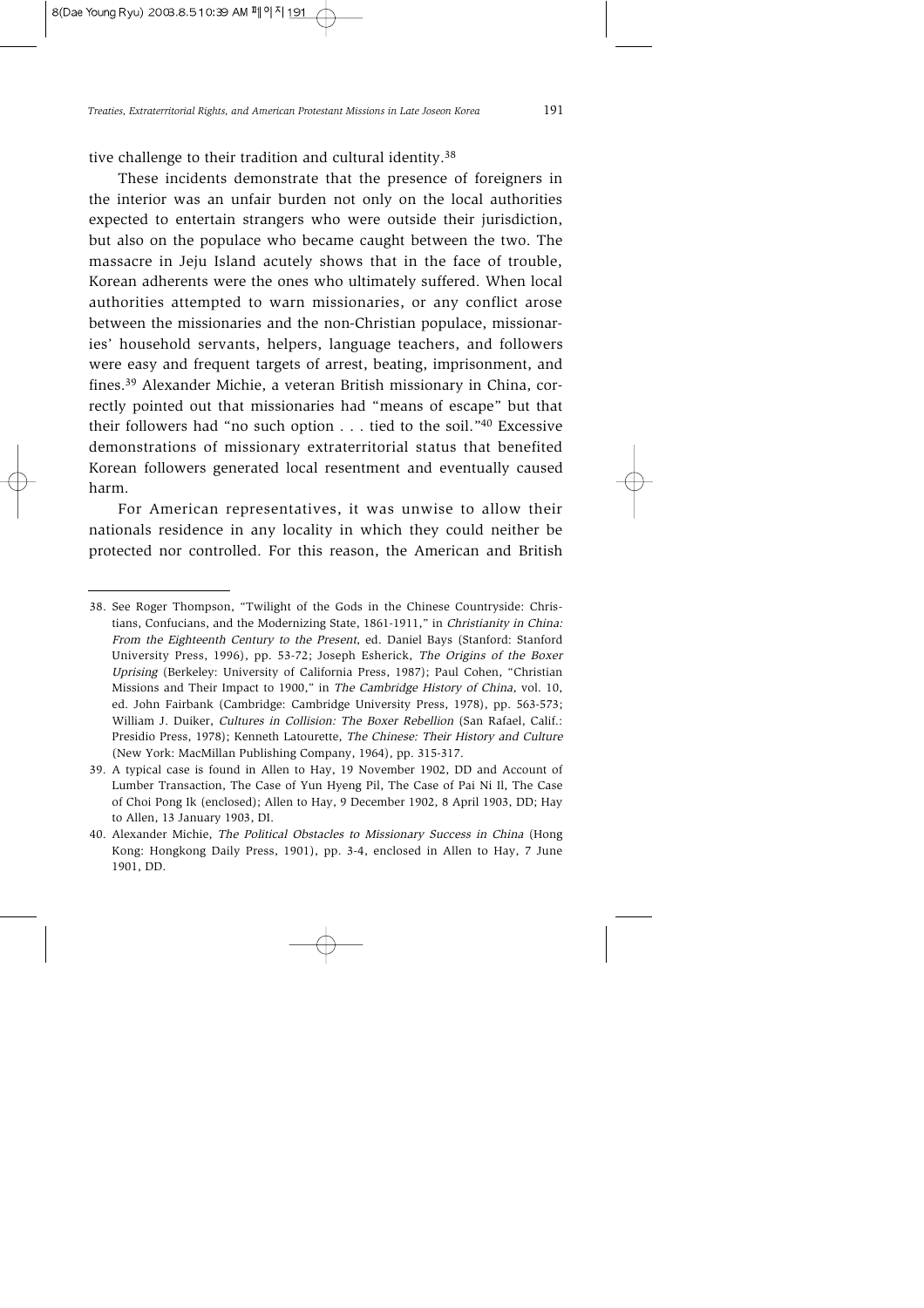legations in China and Korea refused to grant a license of inland residence to merchants, despite their repeated requests. However, according to Michie, it was "tacitly, by an oblique process, granted to missionaries—a much more dangerous element."41 Missionaries' interior residence was a key reason for the antagonism between American merchants and missionaries in the Far East.<sup>42</sup> Having thus allowed missionaries, whether explicitly or implicitly, to reside in places where no consular authorities existed, it was clear that the governments were "morally bound" to oversee them. That is, consular officers were responsible for following the activities of missionaries, or imposing such regulations for their conduct to obtain a working peace between the missionaries and local authorities. However, the American legation in Korea had neither personnel nor urgency to do that. As a result, as an American consular officer candidly wrote:

. . . some missionaries would assume for [themselves] a semi diplomatic status and would usually extend the same privilege to the natives who formed part of his household, as teachers, catechists or servants. His house would thus assume by custom the status of an embassy; a further step would make it an asylum for any one taking refuge there, and finally, exemption from the jurisdiction of the magistrate would be assumed for all native Christians of that mission.<sup>43</sup>

Missionaries were, in this way, the greatest beneficiaries of extraterritorial rights.

<sup>41.</sup> Ibid., pp. 20-21.

<sup>42.</sup> Horace Allen, Things Korean: A Collection of Sketches and Anecdotes, Missionary and Diplomatic (New York: Fleming H. Revell, 1908), p. 181; William Sands, Undiplomatic Memories (Seoul: Royal Asiatic Society, 1977, repr.), p. 94.

<sup>43.</sup> William Sands, op. cit., pp. 92-93. Missionaries' extraterritorial status, Sands added, created insidious temptations for the Koreans to join the church. Sands wrote: "All kinds of loose fish would join up in a mission because of the protection it gave."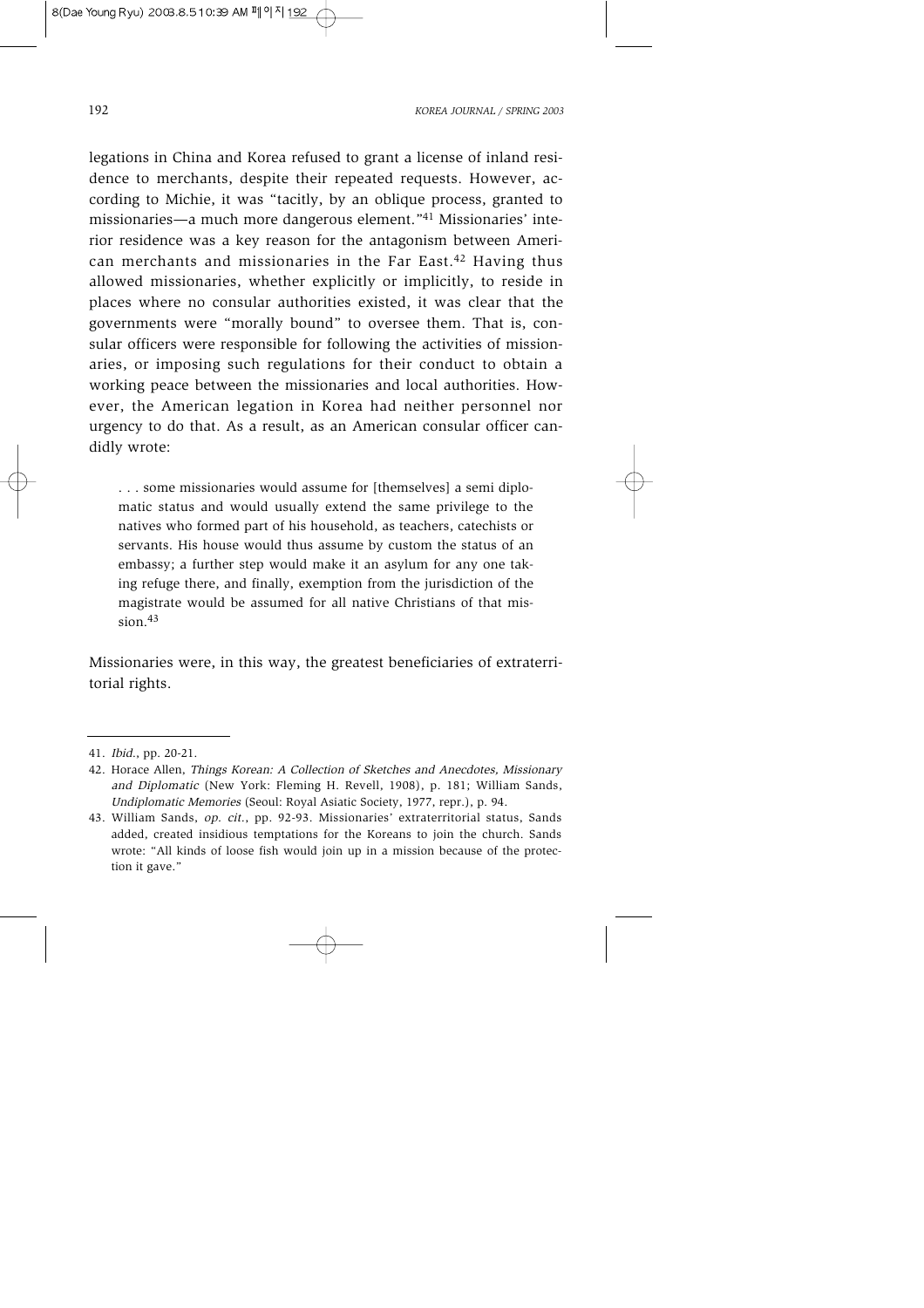Whenever problems relating to missionaries' residence in the interior arose, the American government and their representatives in Seoul attempted to help their citizens. But in so doing, they were very careful not to encourage missionaries to take up their residence in the interior. American Minister Horace Allen personally believed that it was "a mistake" to allow missionaries' interior residence. As a former missionary, he believed it was unwise to allow missionaries to reside so far from the jurisdiction of their authorities. Allen suggested that it would be better to restrict missionary residence to places within the immediate jurisdiction of the U.S. consul. The State Department agreed that it was "inexpedient to encourage American citizens to reside in the remote interior."44 However, they did not openly discourage missionaries from doing so. A basic principle appears to have been tacitly to let missionaries reside in the interior and actively protect them whenever necessary.45

Fortunately, there were among American missionaries no extreme cases of the abuse of extraterritorial rights as practiced by Wilhelm and the Jeju priests. From the very first, they had made it a rule not to interfere in matters that pertained to the governance of the people by the Korean government. In other words, American missionaries tried not to side with Korean Christians when they were involved in conflict with other Koreans or authorities. It was, as Methodist missionary Homer Hulbert acknowledged, "not always . . . possible to follow this principle implicitly."46 When Korean Christians were suffering apparent persecution by local authorities in particular, it was difficult to turn down their appeal. There were, of course, some missionaries who tended promptly to take their followers' troubles to the U.S. legation. But most missionaries took great pains to maintain

<sup>44.</sup> Horace Allen, "Missionaries and the Far Eastern Question," enclosed in Allen to SS, 15 September 1900, DD; Hill to Allen, 24 July 1901, Consular Instructions of the Department of State, 1801–1906, File Microcopies of Records in the National Archives, Washington, D.C. (hereafter CI).

<sup>45.</sup> Dae Young Ryu, "An Odd Relationship . . . ," pp. 277-287.

<sup>46.</sup> Homer Hulbert, The History of Korea, vol. 2 (Seoul: Methodist Publishing House, 1905), p. 325.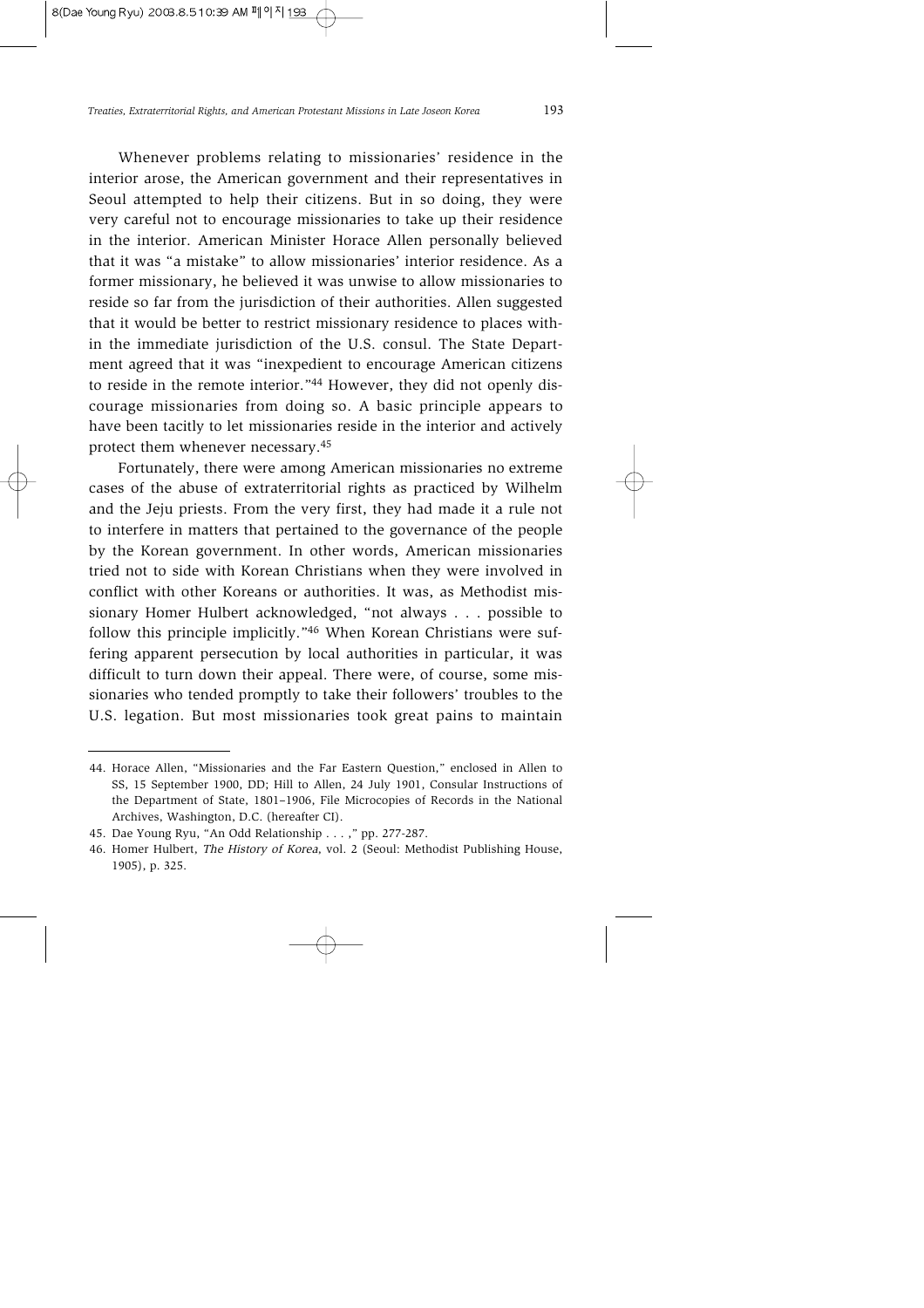the non-interference principle, especially with regard to political matters.47

# **Extraterritorial Rights and Missionary Work**

Even following Korean-French Treaty, the Korean passports were issued only for the purpose of "pleasure," that is, for travel and study. The chief purpose of missionary trips was, of course, not "pleasure." The Korean government must have been aware of their true intent, and in their issuance of passports it seems that they were ready to admit Christian evangelism. King Gojong tried his best to stop foreign enchroachment into the interior.<sup>48</sup> But a careful examination of several incidents and their aftermath reveals the Korean government's helplessness in the influx of foreign elements.

Shortly after the Korean-French Treaty, French Catholics had obtained a future Cathedral site in Seoul, without the knowledge of the Korean monarch.49 Located upon a high hill, it overlooked the palace and spatially adjoined the shrine holding the royal ancestral tablets. On receipt of this information, the Korean government attempted to buy the site, as the possibility of a cathedral in that location was obnoxious to the Korean king. However, despite the combined pressure of the king and the French legation, the priests were not dissuaded and laid the foundations of the cathedral. Indignant, the king forbade the teaching of Christianity. The Korean Foreign Office wrote to American Minister Hugh Dinsmore that it was well aware of American missionaries' evangelical works in schools and among the Korean populace. They demanded that such "objec-

<sup>47.</sup> See, for example, James Gale, The Vanguard: A Tale of Korea (New York: Fleming H. Revell Company, 1904), p. 239; Horace Allen, "Missionaries and the Far Eastern Question"; Things Korean, pp. 184-86; Lillias Underwood, op. cit., p. 268; Yun to Young J. Allen, 25 December 1906 in Hyung-chan Kim, ed., Letters in Exile: The Life and Times of Yun Ch'i-ho (Atlanta: Oxford Historical Shrine Society, 1980).

<sup>48.</sup> Ryu Dae Young, "Gidokgyo-wa . . . ," pp. 17-33.

<sup>49.</sup> Compte Rendu, pp. 53, 65.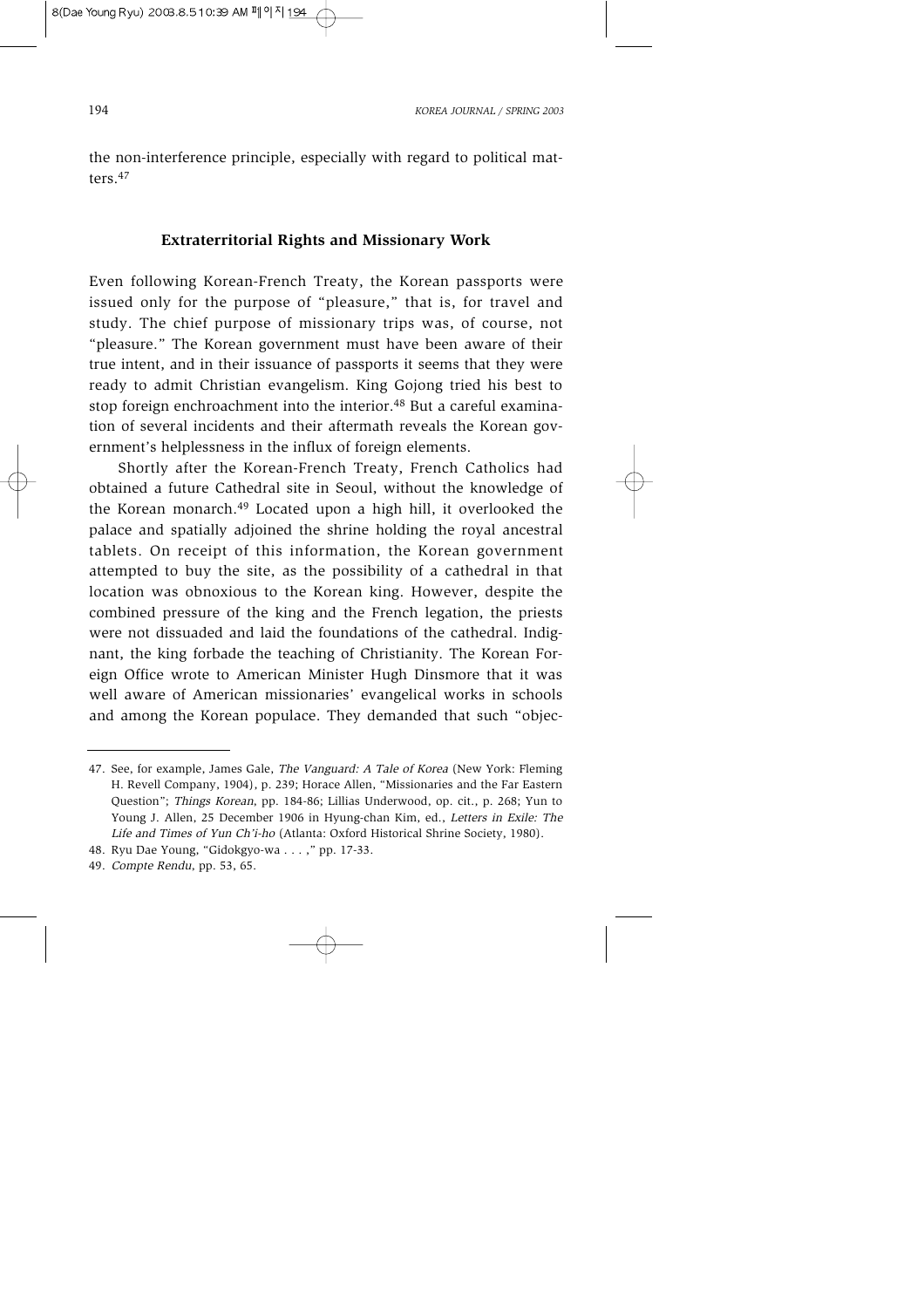tionable" activities, as not authorized by the treaty, should cease. $50$ 

The ban took effect. After the incident, Dinsmore discouraged the building of a foreign chapel in Seoul. Of greater importance, he decided to issue passports for missionaries only on the condition that they should not engage in religious activities. The State Department sanctioned this policy. Some even suggested that missionaries should obtain passports directly from the State Department, which would make them take their promise more seriously.<sup>51</sup> Most of the American missionaries could do little but pray that the ban be lifted. A minority, however, held that the ban was not directed at American missionaries and that, if so, they were "under higher orders than that of a Korean king."52 So they continued evangelistic works. This headstrong minority was particularly irked at the American legation's attitude in dealing with the whole situation. "I sometimes feel," wrote Appenzeller to his board, "that the check upon us comes more from the American Legation here than from the Korean Government. There!"<sup>53</sup>

The ban did not entail any attempt to hinder the non-proselytizing work of missionaries. The Korean government desperately needed Western machinery and technology for modernization. Korean leadership recognized the risk inherent in modernization, and that the introduction of Christianity was to some extent inevitable. In issuing the anti-Christian order the Korean monarch was careful to deliver the message that it was not his intention to hinder nonreligious missionary activities.<sup>54</sup> In reality, the ban of 1888 was a bluff. It paradoxically revealed the Korean government's helplessness and

<sup>50.</sup> Dinsmore to SS, 28 April 1888; Cho Pyong Sik to Dinsmore, 24 April 1888; Dinsmore to Cho Pyong Sik, 25 April 1888, DD.

<sup>51.</sup> Appenzeller to Leonard, 1, 24 April 1889, Missionary Collection, General Commission on Archives and History of the United Methodist Church, Madison, New Jersey (hereafter MR); Horton to Ellinwood, 8 March 1889; Wilds to Blaine, 28 October 1889; Blaine to Wilds, 1 November 1889; Allen to Ellinwood, 21 August 1888, NPR; Dinsmore to SS, 21 April 1888, DD.

<sup>52.</sup> Lillias Underwood, op. cit., p. 14.

<sup>53.</sup> Appenzeller to Leonard, 31 July 1889, MR.

<sup>54.</sup> Dinsmore to SS, 28 April 1888, DD.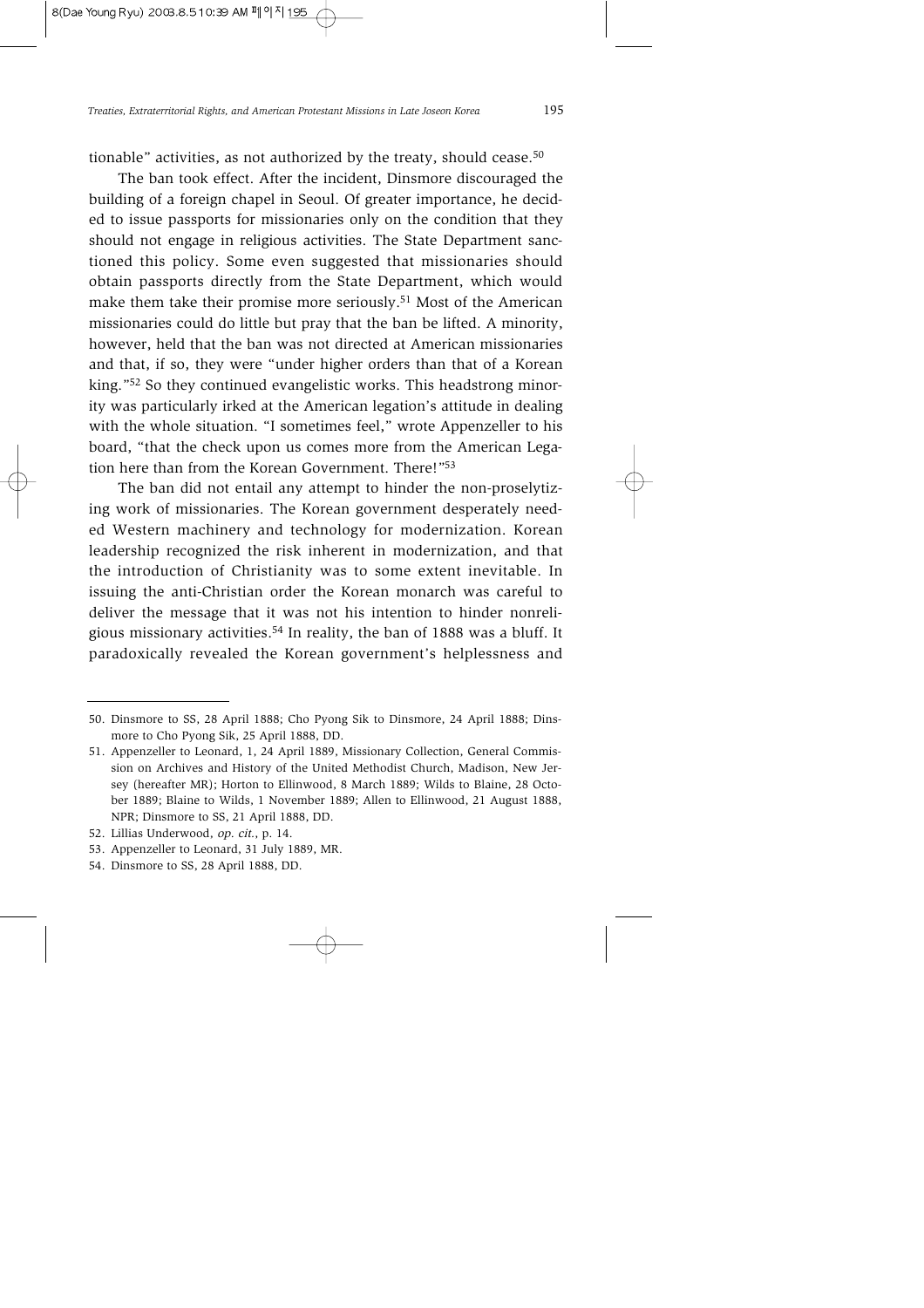vulnerability as the Korean peninsula became a target of imperialist contention.

American missionaries soon recovered confidence and carried on their work, eventually without disguising or concealing their purposes. They defended their violation of Korean anti-Christian laws on the basis of "Eastern customs." In the East, they held, "Laws become a dead letter, and pass into disuse; they are not often annulled."55 As long as Korean leaders did not actively implement the anti-Christian laws legal problems did not bother missionaries—no active persecution meant to them tacit approval. Nevertheless, the Korean government stubbornly rejected French proposals (in 1889 and 1893) proposing the official conferring of the freedom of religion.<sup>56</sup> The Korean court was not particularly concerned about the Christian religion; but rather it feared that freedom of religion would accelerate foreign infiltration into the interior. During the chaotic Sino-Japanese War (1894– 95), it became increasingly clear that Korea was not able to prevent foreign infiltration into the interior. It was in this context that in 1898 the Korean government finally issued a passport "allowing evangelism" to American Presbyterian missionary William Swallen.57

Until approximately 1890 American missionaries could obtain a passport and travel in the interior only upon condition that they would not proselyte or administer religious rites. But practices of other foreigners, especially the Japanese and the French, freed American missionaries from this restriction. The French priests had openly engaged in missionary work since the Korean-French Treaty. They were residing in the interior and buying property there. Real problems arose with the arrival of thousands of Japanese, even prior to the Sino-Japanese War. These Japanese were in general lawless and did not care about the treaty provisions or Korean laws.<sup>58</sup> Although

<sup>55.</sup> Lillias Underwood, op. cit., pp. 14-15; similarly, Heron to Ellinwood, 11 September 1887, NPR.

<sup>56.</sup> GOM, vol. 19, pp. 53, 60.

<sup>57.</sup> GOM, vol. 11, pp. 363-364.

<sup>58. &</sup>quot;Japanese Residents in Korea," Korean Repository 2 (Aug. 1895): pp. 310-311; Allen to SS, 1 March 1896, DD; Arthur Brown, op. cit., p. 507.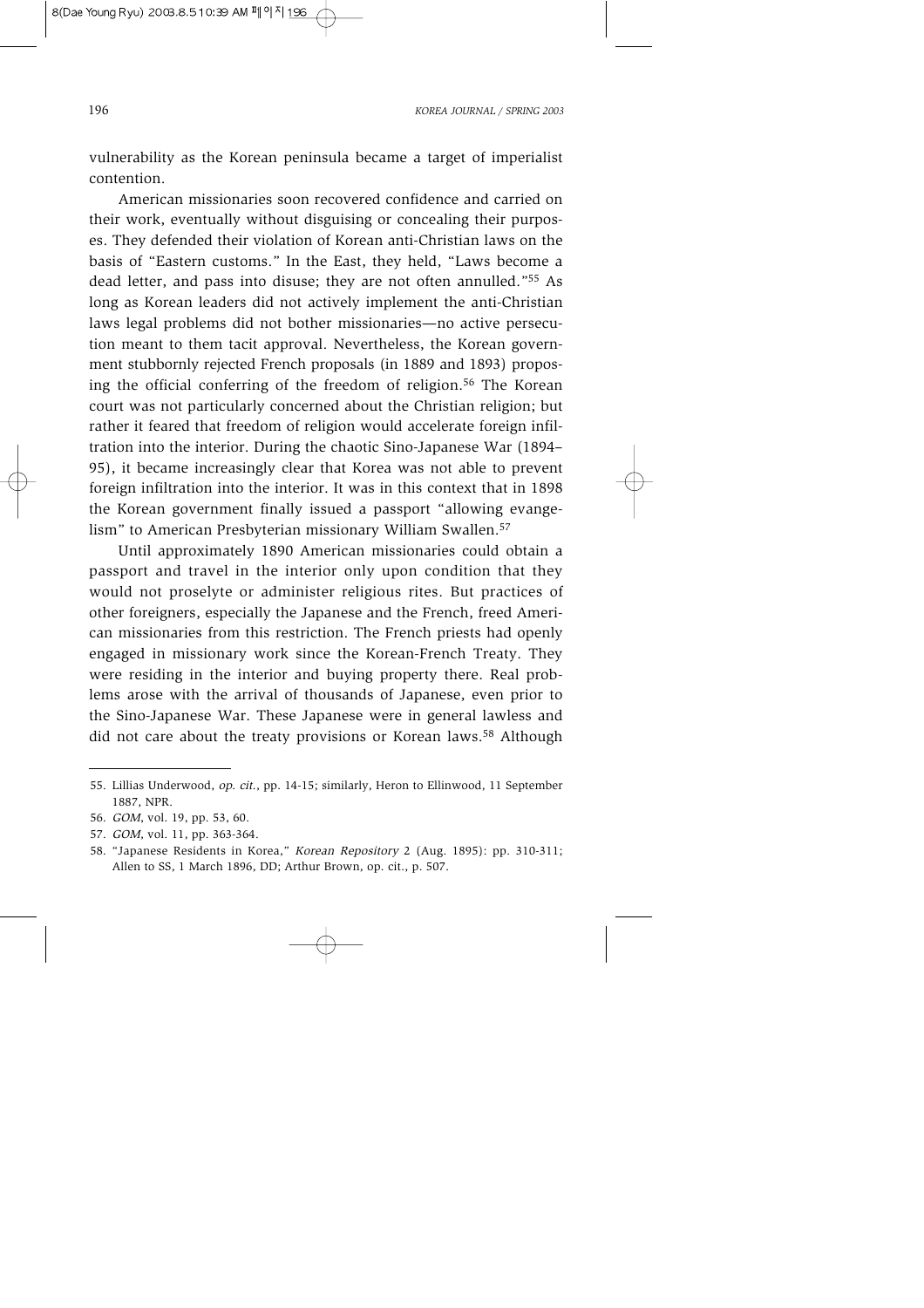Japanese became ubiquitous throughout the whole Korean peninsula and boldly acquired real estate wherever they pleased, the Korean government had no means to stop them. Other treaty powers could demand the same privilege, on the basis of the most-favored-nation clause. Consequently, the treaty regulations that prohibited foreigners' residence and property-owning in the interior became dead laws. After the Sino-Japanese War, American missionaries began to reside in the interior.

Permanent residence in the interior compelled American missionaries to buy property. As the treaties still forbade foreigners to purchase property outside the open ports, they adopted the clever method of their missionary colleagues in Japan. They bought property in the name of a dependable Korean convert who, in turn, provided a certificate clarifying that the property in question really belonged to the missionaries. Although this method was invented to avoid a forthright violation of the treaty regulation, it was, nonetheless, against the letters of the treaty. Unlike property lawfully purchased in the open ports, houses and land thus acquired could not be registered in the American legation. For this reason, such property could not be owned in the name of the mission, as the Mission Boards preferred, but was held by individual missionaries for their "personal" purposes.59 Moreover, it was also not an honest way to deal with the Korean sellers. Some missionaries insisted that they work from the open ports until the problem of inland residence was legally solved.<sup>60</sup> However, most missionaries considered the unlawful transactions to be well within their rights. In 1897 Methodist missionary William B. Scranton reported to his board that the practice by then was so general that it would be "undoubtedly impossible" to prevent it.<sup>61</sup>

Missionary property in the interior caused many problems. Korean local authorities were obliged to prevent foreigners from owning property in their district. When a Korean local authority wished to

<sup>59.</sup> Appenzeller to Leonard, 4 September 1888, MR.

<sup>60.</sup> See, for instance, W. L. Swallen to Ellinwood, May 1893, NPR.

<sup>61.</sup> Scranton to Leonard, 31 March 1897, MR.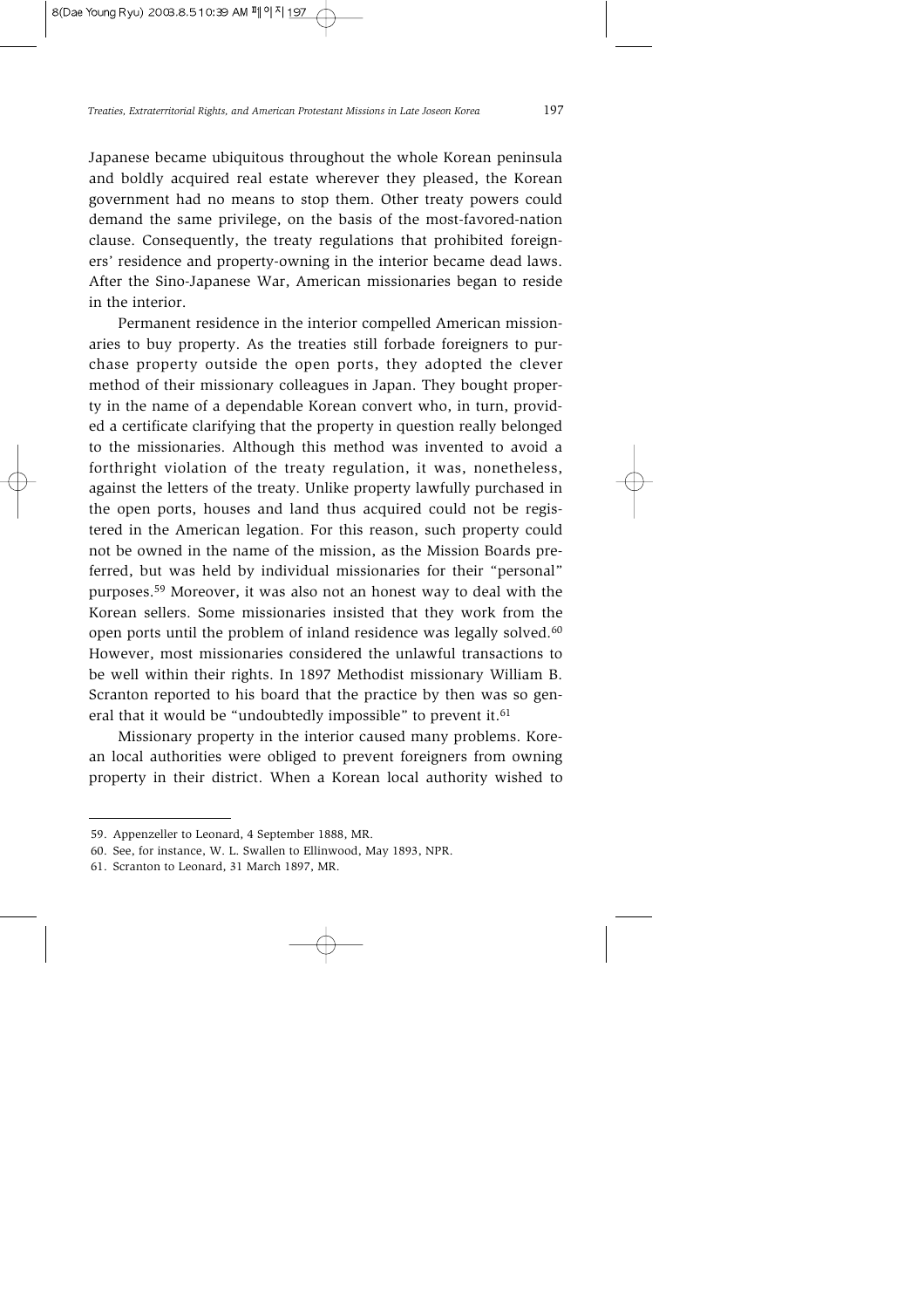express his opposition to the location of a missionary's residence and proselytizing in his district, he had no choice but to punish the Koreans involved in the transaction. Without exception, Korean Christians, assisting the missionaries to acquire property were among the beaten and imprisoned by local authorities. Missionaries often interpreted this as religious persecution and reported the incident accordingly to the American legation. The American minister, despite the illegality of missionaries' residence and property possession in the interior, had to represent the case to the Korean Foreign Ministry. He would refer to the most-favored-nation clause and demand that the American citizens enjoy the same tolerance that was granted to, say, the French or the Japanese residents. In most cases such representation resulted in the punishment of the local authority and the end of his act of "persecution."<sup>62</sup>

The 1900 incident at Daegu and other related cases illustrate this process. American Presbyterian missionary James E. Adams bought property in the name of a Korean assistant. The governor of Gyeongsangbuk-do province did not want missionaries to reside in his interior province. He arrested the Korean assistant who had drawn up property documents between the American and Koreans, without the notification or consent of the missionary. At the missionary's request, American Minister Horace Allen represented the case to the Korean foreign minister, protesting that the unnotified arrest was a violation of the treaty and asked him to order the governor to release the Korean. The Korean assistant was soon released. When medical missionary Woodbridge O. Johnson joined the Daegu station, they needed to build a new house for accommodation. Adams and Johnson, through a Korean assistant, contracted a tile-baker for tiles to cover the house.

<sup>62.</sup> The most famous case was one involving the opening of Pyeongyang missions, before the city became a treaty port. See Sill to SS, 17 May 1894, DD; Diary, 11, 12, 17, 19, 21 May; 11 June, 2 July 1894, Appenzeller Papers; Gifford to Ellinwood, 9 February 1891, 16 May, 23 August 1894; Lee to Ellinwood, 13 April 1893; Allen to Ellinwood, 9 June, 26 July 1894; Moffett to Ellinwood, 25 March, 21 May 1891, NPR; Lillias Underwood, op. cit., p. 112; Daniel Gifford, Every-Day Life in Korea (New York: Fleming H. Revell, 1898), pp. 209-229.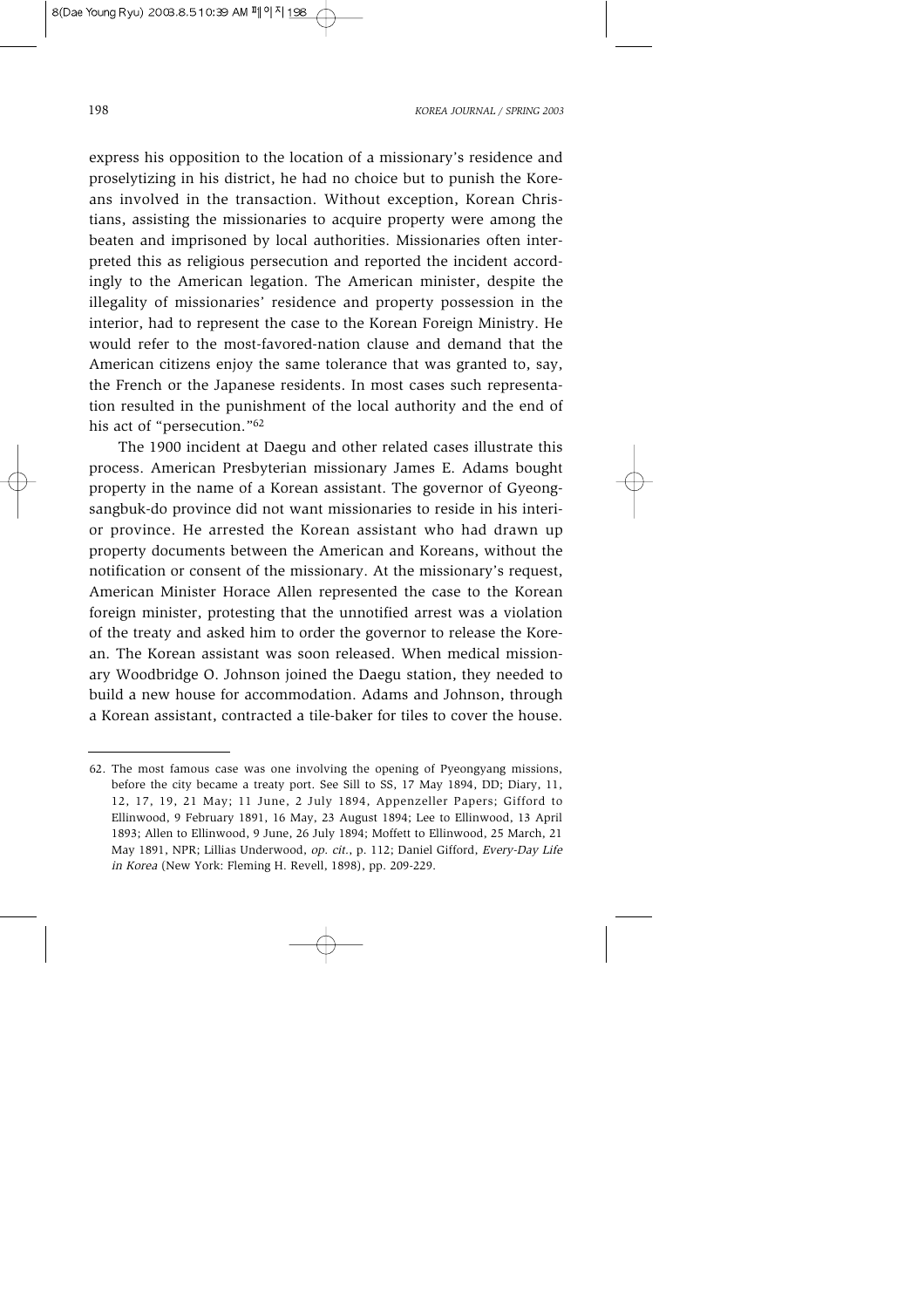The governor thought that they were building a church and ordered that the Korean who had written the contract be arrested. He was taken to the governor and severely beaten. When Adams and Johnson went to the governor's yamen, he refused to see them. The missionaries cabled the incident to Seoul, and Allen called on the Korean Foreign Ministry.63

Allen's central argument was the precedent that the Korean government had allowed a French priest to reside in that region. In September 1890, French missionary Achille Robert faced similar local hostility. The French representative, V. Collin de Plancy, under instruction from Paris, demanded the punishment of the governor and a warning proclamation to all governors and indemnity for the missionary. Since the governor was a near relative of the queen, who was determined to support him, the Korean government refused to accept the French demands. The president of the Korean Foreign Office induced the intervention of French Bishop Mutel to modify Plancy's demands and a final settlement was reached in April 1891. A dispatch of censure, drafted by Plancy, was "by the order of the king" sent to the governor, a copy of which was circulated to every governor in Korea. In addition, a royal proclamation was issued to the people of the province to calm and impress upon them the necessity of treating foreigners with respect. American missionaries, who traveled in the interior after the incident, reported unusually kind treatment by the local authorities, as an instant result of the proclamation  $64$ 

This settlement was far in advance of anything that other nations had so far achieved regarding interior residence and religious liberty. It was in a sense a final triumph of the French claim that their missionaries had the right to teach Christianity in the interior. Upon receiving a report on the case, Secretary of State Alvey A. Adee instructed then American Minister Augustine Heard that, if neces-

<sup>63.</sup> Allen to Hay, 14 December 1900, DD; GOM, vol. 12, p. 56.

<sup>64.</sup> Allen to SS, 8 May 1891; Heard to Adee, 2 April 1891, DD; Adee to Heard, 19 May 1891, DI; Memorandum re Difficulties of Americans at Taikoo, enclosed in Allen to SS, 5 March 1901, DD.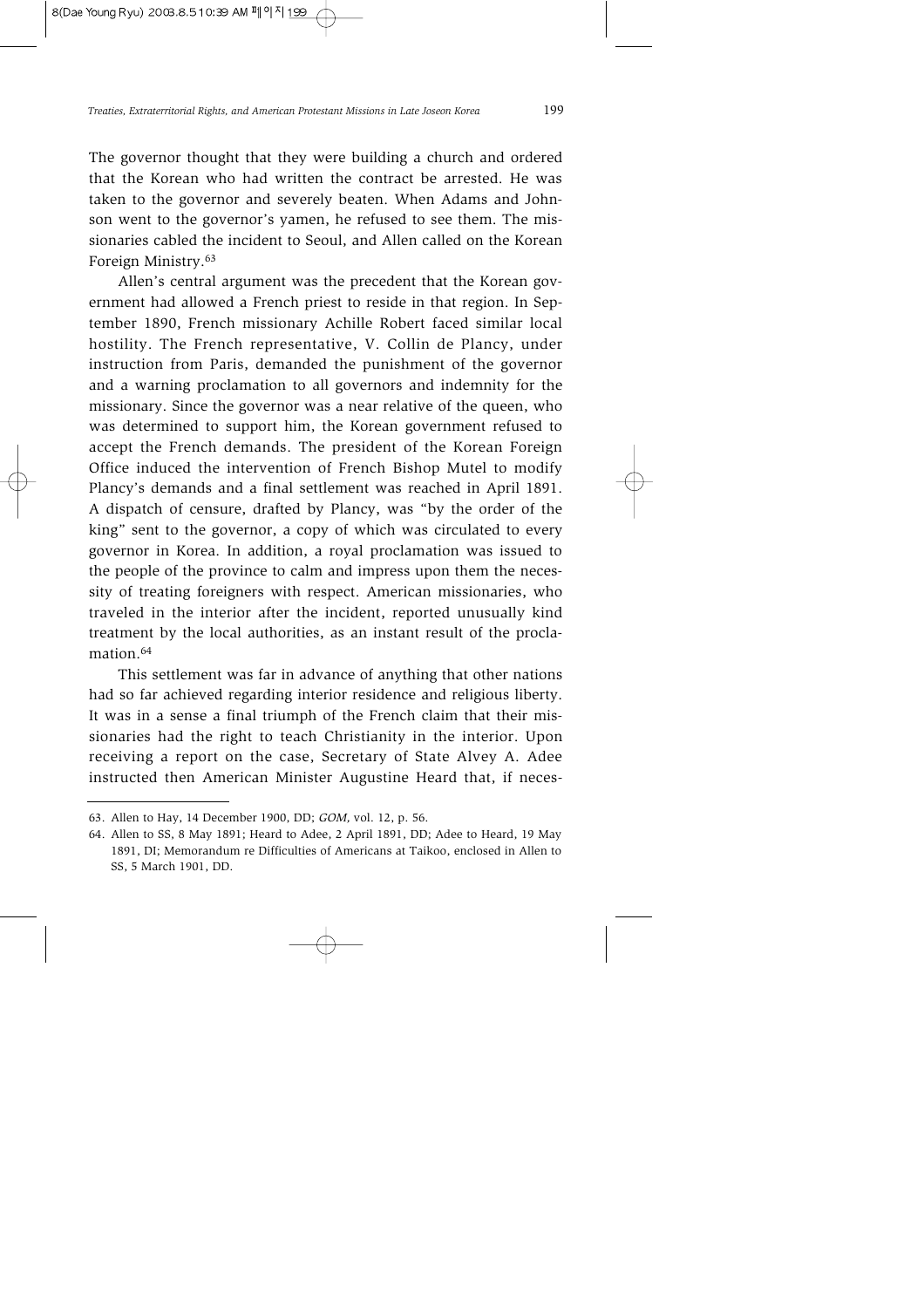sary, similar rights should be secured for the American missionaries.65 But Heard did not make any such demand as all American missionaries, until that time, were residing in open ports. Given the change in circumstances, Allen thought that he might well use those instructions, and received the Department's approval on the matter.<sup>66</sup> Shortly before the 1900 Daegu incident, there was a similar case involving American missionaries in Hwangju, Hwanghae-do province. Allen at that time successfully requested that the foreign minister issue instructions to all districts in Hwanghae-do province that "all the people of whatever belief may have peace and suffer no more trouble."67 Allen interpreted the instructions as practically providing religious liberty for that province. When the Daegu incident occurred, he did not mention the Hwangju case as a precedent, but rather, the U.S. minister wisely referred to the French settlement as it entailed more liberal connotations.

Allen initially requested an appropriate punishment for the governor and for steps to show the people that the governor acted without the sanction of the central government. However, the governor resigned from the post apparently in disgust, and the acting governor reported to the foreign minister the other side of the story. In brief, the governor dismissed the whole accusation of the Americans as "false and without proof."68 Allen became extremely angry at the foreign minister's "failure to treat" his complaints on the basis of the acting governor's report. He added to his demands the punishment of chief offenders and monetary compensation to the American missionaries. He wrote:

. . . the provisions of the Treaty restricting the residence of foreigners to the open ports and immediate vicinity has been practically

<sup>65.</sup> Heard to Adee, 2 April 1891, DD; Adee to Heard, 19 May 1891, DI.

<sup>66.</sup> Allen to Hay, 5 March 1901, DD; Hay to Allen, 18 April 1901, DI.

<sup>67.</sup> Allen to Hay, 27 February 1899, DD and Pak Chai Soon to Allen, 15 February 1899 (enclosed); GOM, vol. 11, pp. 501, 505, 512.

<sup>68.</sup> GOM, vol. 12, p. 56; Allen to Pak, 17 December 1900, enclosed in Allen to SS, 5 March 1901, DD.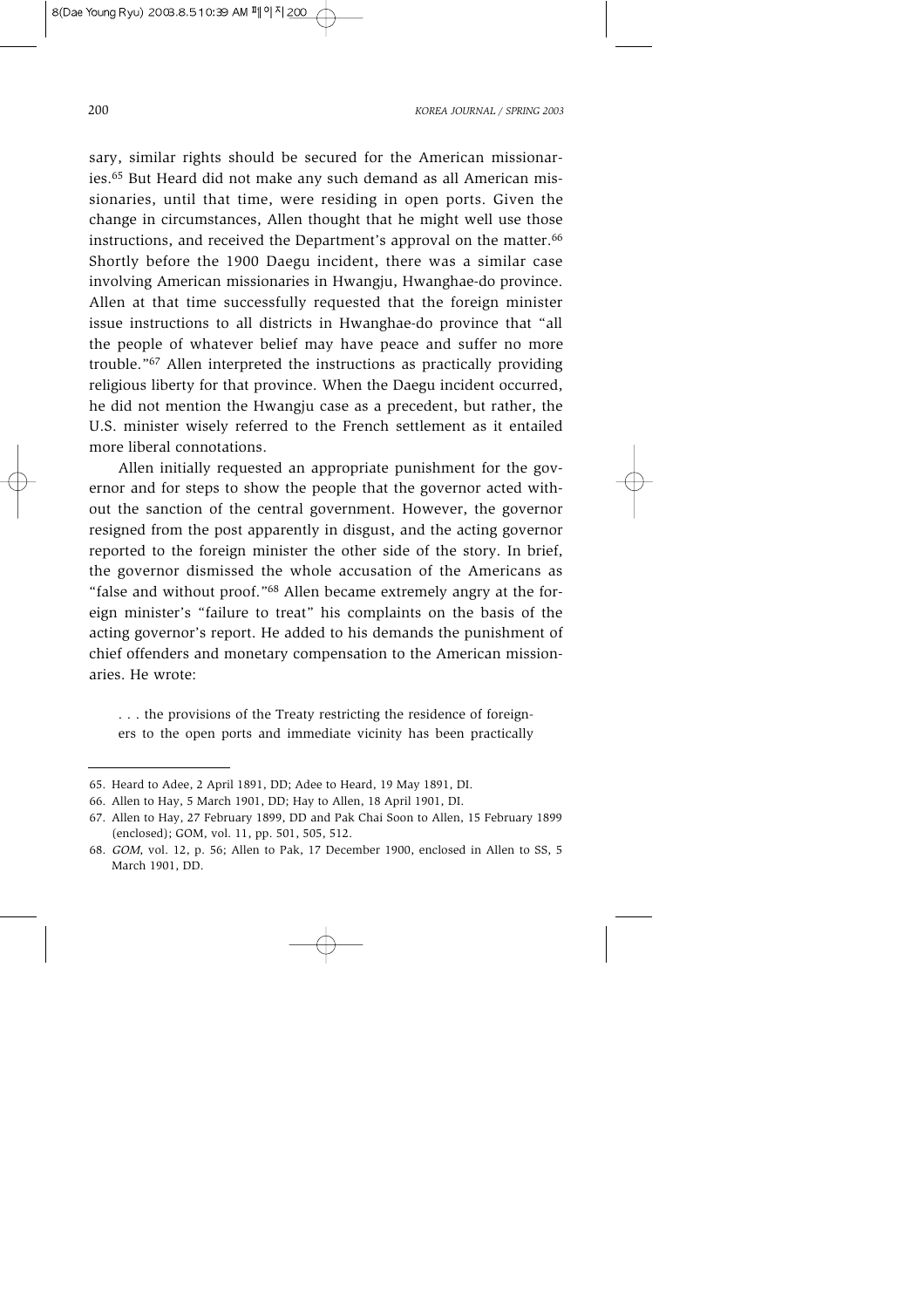set aside by Your Excellency's Government in the case of the French subject above referred to, as well as in other cases that have come to my knowledge. . . . I am compelled to fall back upon the explicit instructions of my Government and to demand equal rights for my people with those enjoyed by people of other nationalities.

In pursuance of this decision I shall inform Americans that they may freely visit and reside in any Korean town wherein any other foreigners may be sojourning, and I shall have to insist that the local authorities grant them full protection.<sup>69</sup>

The latter part was no more than a threat—Allen never intended to tell American citizens to reside in the interior. Knowing the Korean government's abhorrence of the Japanese presence in the interior, Allen expected that this threat would be considered "a most distasteful measure." Allen was right and the foreign minister ordered that the business be immediately resolved. The new governor called Adams to provide a full account of the affair, and then summoned the Korean official involved and questioned him concerning the alleged bribery charge, which he denied. The official was dismissed because of his ill-treatment of foreigners and mismanagement of the incident. The governor decided that as the tile-baker was poor and unable to reimburse the missionaries, the official should pay the Americans who sued the tile-baker. He further issued an order to arrest the tile-baker to find out more about the bribery charge. That night both the official and the tile-baker disappeared.70

These incidents demonstrate the inability of the Korean government to keep missionaries from residing and doing evangelical work in the interior. Missionaries' extraterritorial rights gave them freedom to do whatever they were willing to with only the American legation to check them. American representatives were concerned about mis-

<sup>69.</sup> GOM, vol. 12, p. 66; Allen to Pak, 1 February 1901, enclosed in Allen to SS 5 March 1901, DD.

<sup>70.</sup> James E. Adams to Allen, 4 August 1901, enclosed in Allen to SS, 30 August 1901, DD; Adams to Ellinwood, 23 February 1901; Allen to Ellinwood, 6 March 1901, NPR. For more on the incident, see Allen to SS, 5 March, 7 June, 1901, DD.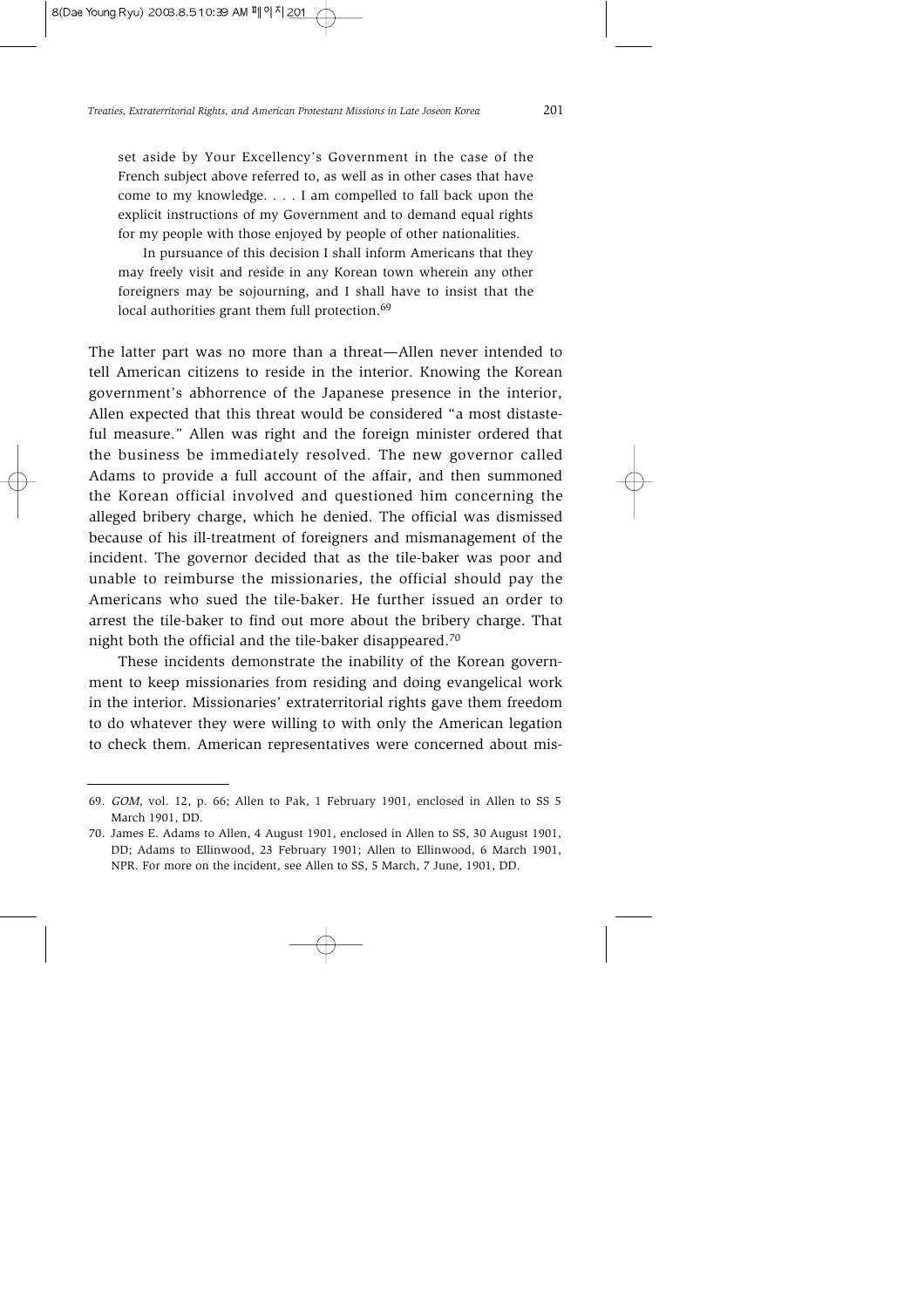sionaries' inland residence and property-owning, but their concern lay more with missionaries' safety and the conflicts that may possibly arose among local authorities and populace, than with the legality of their inland residence. Therefore, as long as missionaries were safe in the interior, the American legation had no intention to interfere in the missionary enterprise. No further problem occurred after the Daegu incident. In 1901 the American minister finally declared that Korean interior become "practically" an open field.<sup>71</sup>

# **Conclusion**

As the sole judge of what makes for the good or ill of its people, every sovereign nation has the final word concerning the laws and regulations within its borders. As foreign residents in Korea, the American missionaries ought to have been subject to Korean law and justice, as they existed and were practiced during that period. Efforts to change Korean laws to modify the tenure of property, travel, and residence, "however reasonable in themselves," George H. Jones of the Methodist Board admitted, "are in fact requests for legal privileges, however strongly they may be urged as moral rights."<sup>72</sup> A moral right or spiritual obligation does not confer any legal right to act. When missionaries acted upon their religious convictions and thereby violated Korean laws, they should have been subject to the Korean court. Missionaries also had no right to interfere with the Korean authorities' rule over their subjects. Even when their followers were assaulted purely on the ground that they were Christian, they should have offered moral and not material support and resistance.

Following Christian ideals, the missionaries' and their Korean adherents' attitudes should have been such that the consequences of

<sup>71.</sup> Allen to Pak, 1 February 1901, enclosed in Allen to SS, 5 March 1901, DD.

<sup>72.</sup> George H. Jones, "Missions and Government," George Heber Jones Papers, Missionary Research Library Collection, Union Theological Seminary Library Archives, New York.